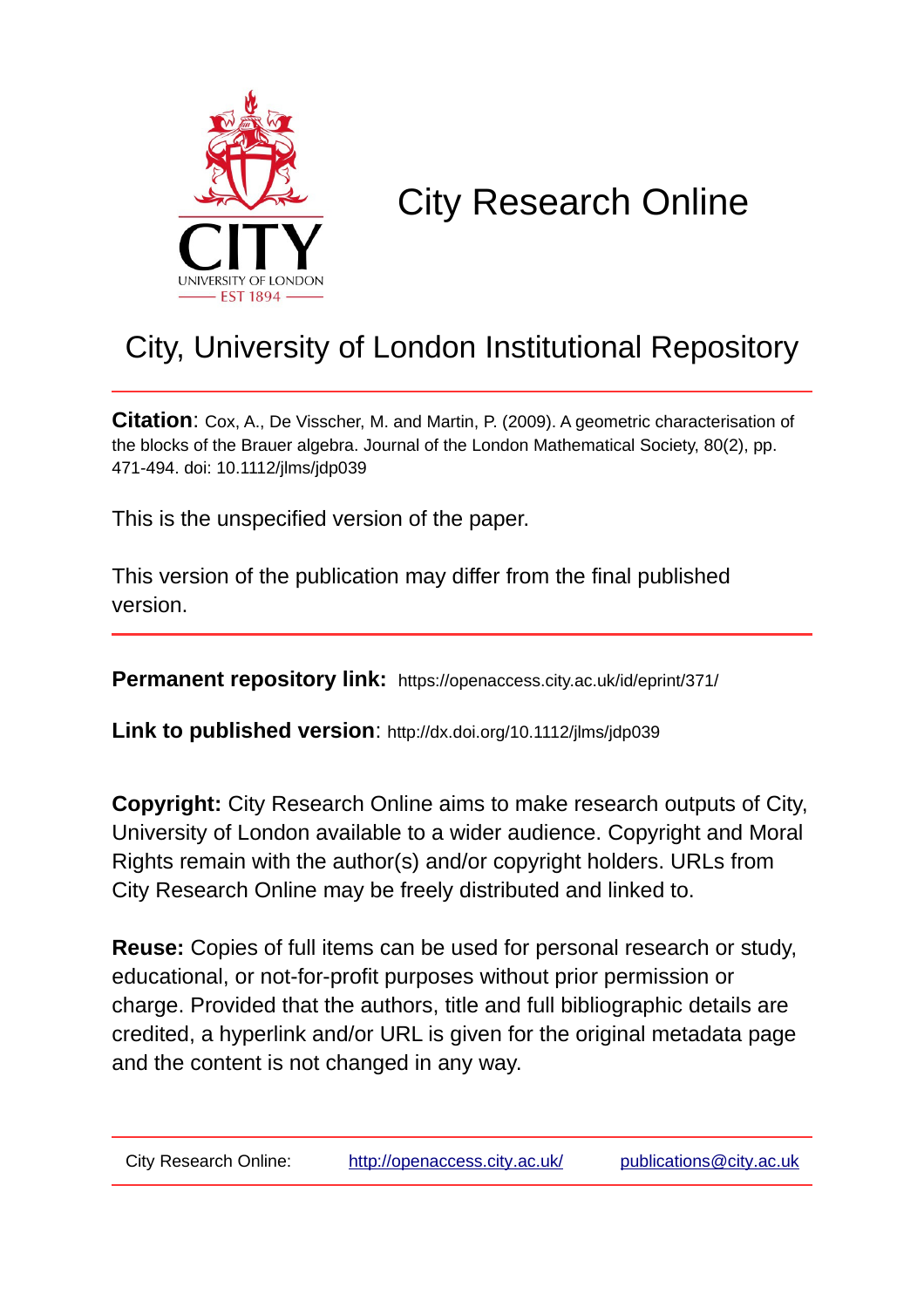## A GEOMETRIC CHARACTERISATION OF THE BLOCKS OF THE BRAUER ALGEBRA

#### ANTON COX AND MAUD DE VISSCHER AND PAUL MARTIN

#### **ABSTRACT**

We give a geometric description of the blocks of the Brauer algebra in characteristic zero as orbits of the Weyl group of type *Dn*. We show how the corresponding affine Weyl group controls the block decomposition of the Brauer algebra in positive characteristic, with orbits corresponding to unions of blocks.

### 1. Introduction

Classical Schur-Weyl duality relates the representation theory of the symmetric and general linear groups by realising each as the centraliser algebra of the action of the other on a certain tensor space. The Brauer algebra  $B_n(\delta)$  was introduced to provide a corresponding duality for the symplectic and orthogonal groups [**Bra37**]. The abstract *k*-algebra is defined for each  $\delta \in k$ , however for Brauer the key case is  $k = \mathbb{C}$  with  $\delta$  integral, when the action of  $B_n(\delta)$  on  $(\mathbb{C}^{|\delta|})^{\otimes n}$  can be identified with the centraliser algebra for the corresponding group action of O( $\delta$ ,  $\mathbb{C}$ ) for  $\delta$  positive, and with Sp( $-\delta$ ,  $\mathbb{C}$ ) for  $\delta$  negative). In characteristic  $p$ , the natural algebra in correspondence to the centraliser algebra for δ negative is the symplectic Schur algebra [**Don87**, **Dot98**, **Oeh01**, **DDH08**].

For  $|\delta| < n$  the centraliser algebra is a proper quotient of the Brauer algebra. Thus, despite the fact that the symplectic and orthogonal groups, and hence the centraliser, are semisimple over C, the Brauer algebra can have a non-trivial cohomological structure in such cases.

Brown [**Bro55**] showed that the Brauer algebra is semisimple over  $\mathbb C$  for generic values of  $\delta$ . Wenzl proved that  $B_n(\delta)$  is semisimple over  $\mathbb C$  for all non-integer  $\delta$  [**Wen88**]. It was not until very recently that any progress was made in positive characteristic. A necessary and sufficient condition for semisimplicity (valid over an arbitrary field) was given by Rui [**Rui05**]. The blocks were determined in characteristic zero [**CDM05**] by the authors.

The block result uses the theory of towers of recollement from [**CMPX06**], and builds on work by Doran, Hanlon and Wales [**DWH99**]. The approach was combinatorial, using the language of partitions and tableaux, and depended also on a careful analysis of the action of the symmetric group  $\Sigma_n$ , realised as a subalgebra of the Brauer algebra. However, we speculated in [**CDM05**] that there could be an alcove geometric version, in the language of algebraic Lie theory [**Jan03**] (despite the absence of an obvious Lie-theoretic context) . This should replace the combinatorics of partitions by the action of a suitable reflection group on a weight space, so that the blocks correspond to orbits under this action. In this paper we will give such a geometric description of this block result.

A priori there is no specific evidence from algebraic Lie theory to suggest that such a reflection group action will exist (beyond certain similarities with the partition algebra case, where there is a reflection group of infinite type *A* [**MW98**]). As already noted, the obvious link to Lie theory (via the duality with symplectic and orthogonal groups) in characteristic zero only corresponds to a semisimple quotient.

Remarkably however, we will show that there is a Weyl group *W* of type *D* which does control the representation theory. To obtain a natural action of this group, we will find that it is easier to work with the transpose of the usual partition notation. (This is reminiscent of the relation under Ringel duality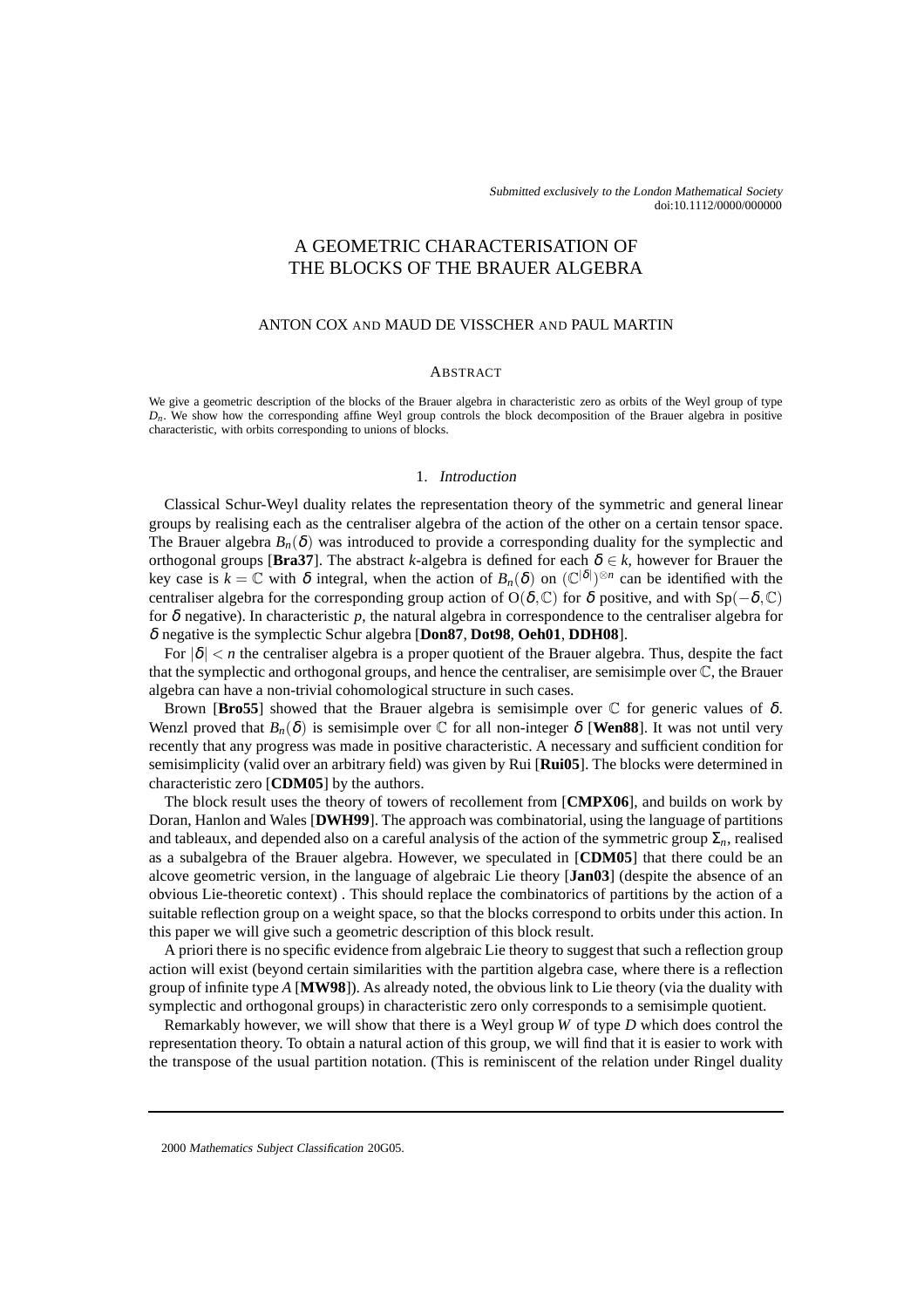between the combinatorics of the symmetric and general linear groups, although we do not have a candidate for a corresponding dual object in this case.)

Our proof of the geometric block result in characteristic 0 is entirely combinatorial, as we show that the action of *W* corresponds to the combinatorial description of blocks in [**CDM05**]. However, having done this, it is natural to consider extending these results to arbitrary fields.

As the algebras and (cell) modules under consideration can all be defined 'integrally' (over  $\mathbb{Z}[\delta]$ ), one might hope that some aspects of the characteristic 0 theory could be translated to other characteristics by a reduction mod *p* argument. If this were the case then, for consistency between different values of δ which are congruent modulo *p*, we might expect that the role of the Weyl group would be replaced by the corresponding affine Weyl group, so that blocks again lie within orbits.

We will extend certain basic results in [**DWH99**] to arbitrary characteristic, and then show that orbits of the affine Weyl group do indeed correspond to (possibly non-trivial) unions of blocks of the Brauer algebra.

In Section 2 we review some basic properties of the Brauer algebra, following [**CDM05**]. Sections 3 and 5 review the Weyl and affine Weyl groups of type *D*, and give a combinatorial description of their orbits on a weight space. Using this description we prove in Section 4 that we can restate the block result from [**CDM05**] using Weyl group orbits. Section 6 generalises certain representation theoretic results from [**DWH99**] and [**CDM05**] to positive characteristic, which are then used to give a necessary condition for two weights to lie in the same block in terms of the affine Weyl group.

In Section 7 we describe how abacus notation [**JK81**] can be applied to the Brauer algebra, and use this to show that the orbits of the affine Weyl group do not give a sufficient condition for two weights to lie in the same block.

#### 2. The Brauer algebra

We begin with a very brief review of the basic theory of Brauer algebras; details can be found in **[CDM05**]. Fix a field *k* of characteristic  $p > 0$ , and some  $\delta \in k$ . For  $n \in \mathbb{N}$  the Brauer algebra  $B_n(\delta)$ can be defined in terms of a basis of partitions of  $\{1,\ldots,n,\bar{1},\ldots,\bar{n}\}$  into pairs. To determine the product *AB* of two basis elements, represent each by a graph on 2*n* points, and identify the vertices  $\bar{1}, \ldots, \bar{n}$  of *A* with the vertices 1,...*n* of *B* respectively. The graph thus obtained may contain some number (*t* say) of closed loops; the product AB is then defined to be  $\delta^t C$ , where C is the basis element corresponding to the graph arising after these closed loops are removed (ignoring intermediate vertices in connected components).

Usually we represent basis elements graphically by a diagram with *n* northern nodes numbered 1 to *n* from left to right, and *n* southern nodes numbered  $\overline{1}$  to  $\overline{n}$  from left to right, where each node is connected to precisely one other by a line. Edges joining northern nodes to southern nodes of a diagram are called propagating lines, the remainder are called northern or southern arcs. An example of the product of two diagrams is given in Figure 1.



FIGURE 1. The product of two diagrams in  $B_n(\delta)$ .

With this convention, and assuming that  $\delta \neq 0$ , we have for each  $n \geq 2$  an idempotent  $e_n$  as illustrated in Figure 2. We will discuss the case  $\delta \neq 0$  in what follows; details of the modifications required when  $\delta = 0$  can be found in [**CDM05**, Section 8].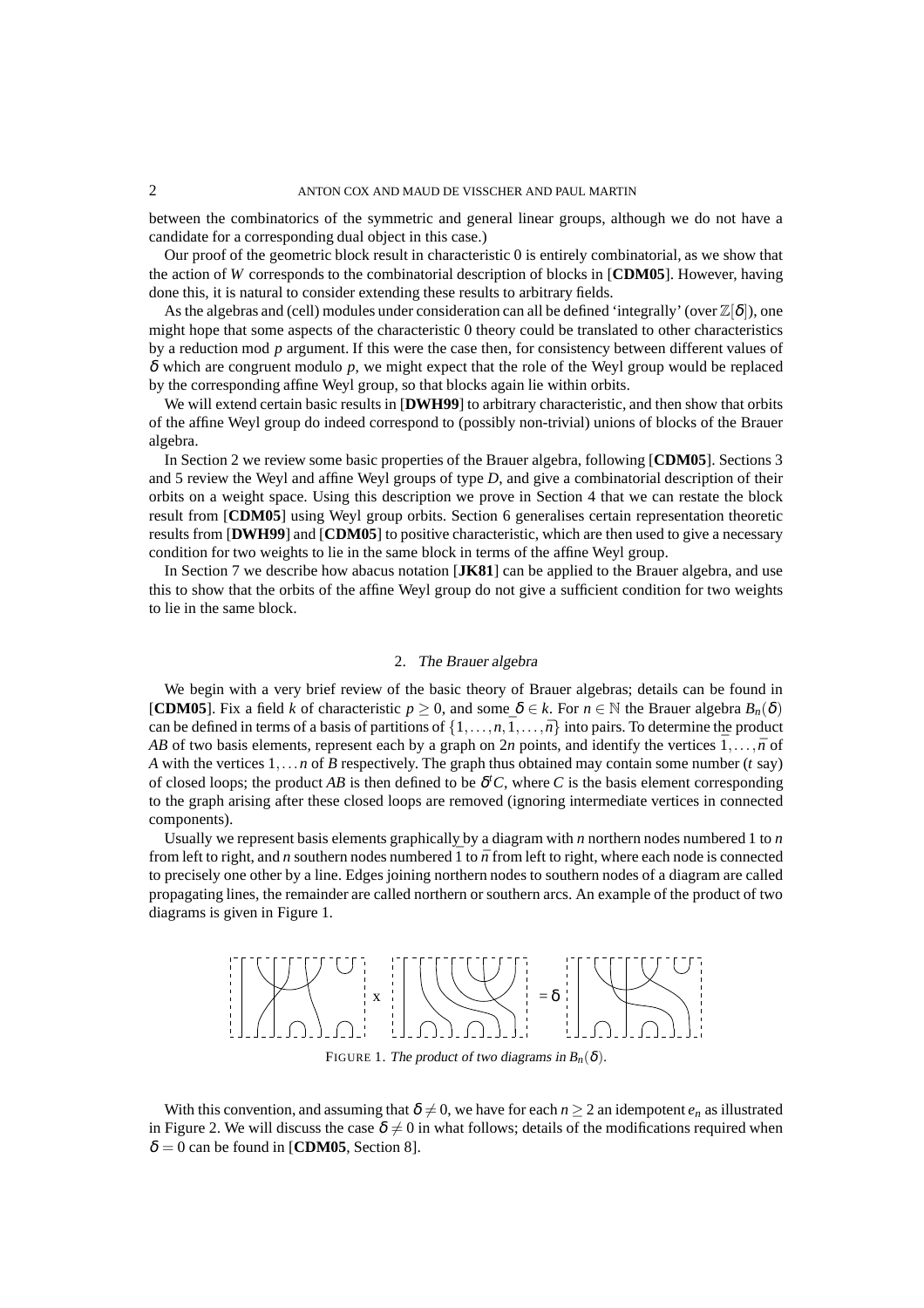

FIGURE 2. The element *e*<sub>8</sub>.

The idempotents  $e_n$  induce algebra isomorphisms

$$
\Phi_n: B_{n-2}(\delta) \longrightarrow e_n B_n(\delta) e_n \tag{2.1}
$$

which take a diagram in  $B_{n-2}$  to the diagram in  $B_n$  obtained by adding an extra northern and southern arc to the right-hand end. From this we obtain, following [**Gre80**], an exact localisation functor

$$
F_n: B_n(\delta) \text{-mod} \longrightarrow B_{n-2}(\delta) \text{-mod}
$$

$$
M \longmapsto e_n M
$$

and a right exact globalisation functor

$$
G_n:B_n(\delta)\text{-mod} \longrightarrow B_{n+2}(\delta)\text{-mod}\\ M\longmapsto B_{n+2}e_{n+2}\otimes_{B_n}M.
$$

Note that  $F_{n+2}G_n(M) \cong M$  for all  $M \in B_n$ -mod, and hence  $G_n$  is a full embedding. As

$$
B_n(\delta)/B_n(\delta)e_nB_n(\delta) \cong k\Sigma_n \tag{2.2}
$$

the group algebra of the symmetric group on *n* symbols, it follows from [**Gre80**] and (2.1) that when  $\delta \neq 0$  the simple  $B_n$ -modules are indexed by the set

$$
\Lambda_n = \Lambda^n \sqcup \Lambda_{n-2} = \Lambda^n \sqcup \Lambda^{n-2} \sqcup \dots \sqcup \Lambda^{\min}
$$
\n(2.3)

where Λ *<sup>n</sup>* denotes an indexing set for the simple *k*Σ*n*-modules, and min = 0 or 1 depending on the parity of *n*. (When  $\delta = 0$  a slight modification of this construction is needed; see [**HP06**] or [**CDM05**, Section 8. By  $\delta \neq 0$  and either  $p = 0$  or  $p > n$  then the set  $\Lambda^n$  corresponds to the set of partitions of *n*; we write  $\lambda \vdash n$  if  $\lambda$  is such a partition.

If  $\delta \neq 0$  and  $p = 0$  or  $p > n$  then the algebra  $B_n(\delta)$  is quasihereditary — in general however it is only cellular [**GL96**]. In all cases however we can explicitly construct a standard/cell module  $\Delta_n(\lambda)$ for each partition  $\lambda$  of *m* where  $m \le n$  with  $m - n$  even (by arguing as in [**DWH99**, Section 2]). When λ is a partition of *n* the module  $\Delta_n(\lambda)$  is just the lift of the Specht module  $S^{\lambda}$  from  $k\Sigma_n$  via (2.2). (An explicit construction of Specht modules can be found in [**JK81**]; we note here that they can be defined over  $\mathbb{Z}$ .) In the quasihereditary case with  $\lambda$  a partition of *n*−2*t* we obtain the standard module  $\Delta_n(\lambda)$ as

$$
\Delta_n(\lambda) \cong G_{n-2}G_{n-4}\cdots G_{n-2t}\Delta_{n-2t}(\lambda).
$$

It is easy to give an explicit basis for this module (see [**DWH99**]) and check that it makes sense even over  $\mathbb{Z}[\delta]$  with  $\delta$  an indeterminate. The general cell module construction then follows via base change.

In the quasihereditary case, the heads  $L_n(\lambda)$  of the standard modules  $\Delta_n(\lambda)$  are simple, and provide a full set of simple  $B_n(\delta)$ -modules. In the general cellular case, a proper subset of the heads of the cell modules is sufficient to provide such a full set of simples. The key result which we will need is that in all cases, the blocks of the algebra correspond to the equivalence classes of simple modules generated by the relation of occurring in the same cell or standard module [**GL96**, (3.9) Remarks].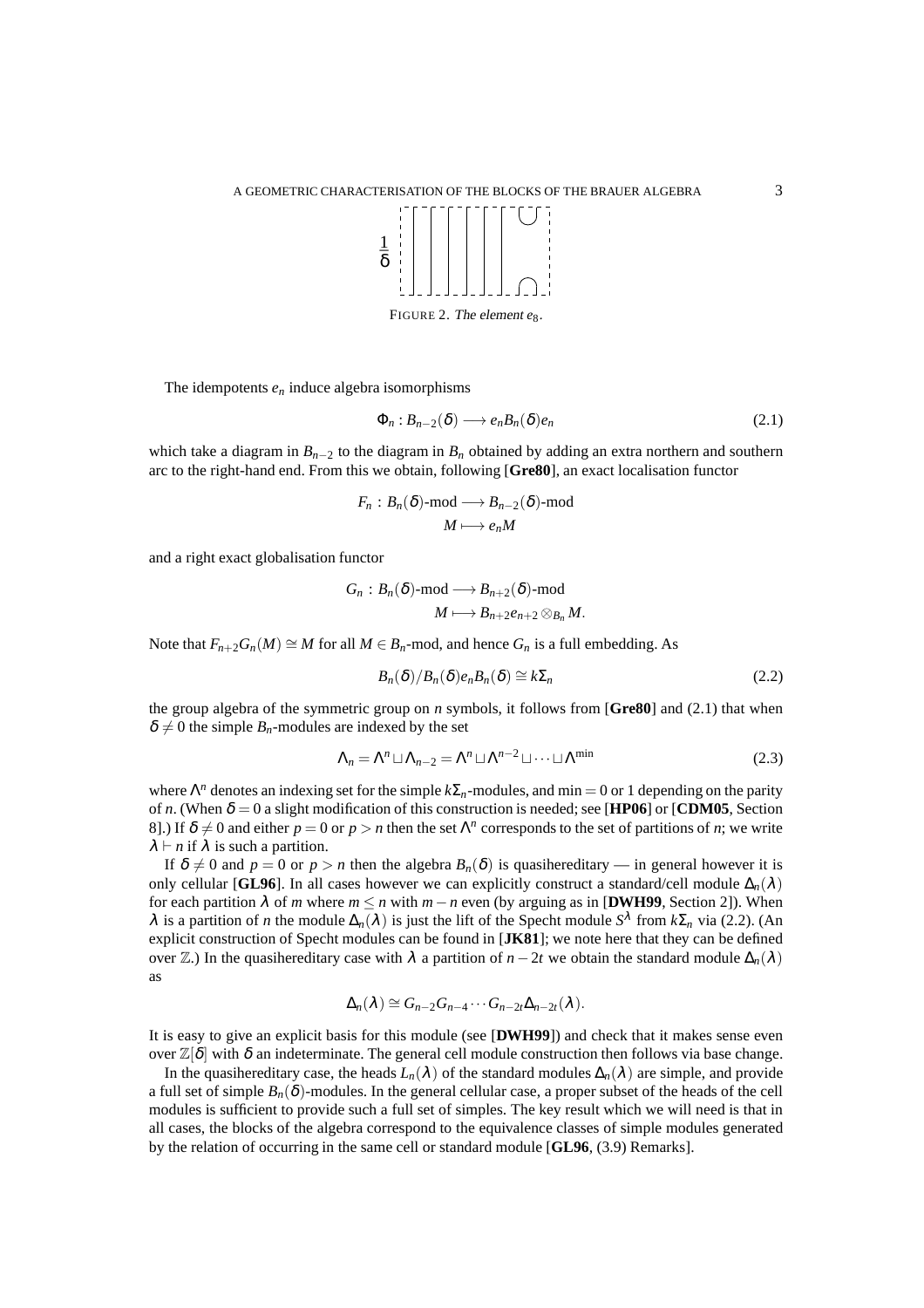#### 3. Orbits of weights for the Weyl group of type *D*

We review some basic results about the Weyl group of type *D*, following [**Bou68**, Plate IV]. Let  $\{\varepsilon_1,\ldots,\varepsilon_n\}$  be a set of formal symbols. We set

$$
X\ (=X_n)=\bigoplus_{i=1}^n\mathbb{Z}\varepsilon_i
$$

which will play the role of a weight lattice. We denote an element

$$
\lambda=\lambda_1\varepsilon_1+\cdots+\lambda_n\varepsilon_n
$$

in *X* by any tuple of the form  $(\lambda_1, \ldots, \lambda_m)$ , with  $m \leq n$ , where  $\lambda_i = 0$  for  $i > m$ . The set of dominant weights is given by

$$
X^+ = \{ \lambda \in X : \lambda = \lambda_1 \varepsilon_1 + \cdots \lambda_n \varepsilon_n \text{ with } \lambda_1 \geq \cdots \geq \lambda_n \geq 0 \}.
$$

Define an inner product on  $E = X \otimes_{\mathbb{Z}} \mathbb{R}$  by setting

$$
(\varepsilon_i,\varepsilon_j)=\delta_{ij}
$$

and extending by linearity.

Consider the root system of type *Dn*:

$$
\Phi = \{ \pm (\varepsilon_i - \varepsilon_j), \pm (\varepsilon_i + \varepsilon_j) : 1 \leq i < j \leq n \}
$$

For each root  $\beta \in \Phi$  we define a corresponding reflection  $s_{\beta}$  on *E* by

$$
s_{\beta}(\lambda) = \lambda - (\lambda, \beta)\beta \tag{3.1}
$$

for all  $\lambda \in E$ , and let *W* be the group generated by these reflections. Fix  $\delta \in \mathbb{Z}$  and define  $\rho (= \rho(\delta)) \in E$ by

$$
\rho = (-\frac{\delta}{2}, -\frac{\delta}{2} - 1, -\frac{\delta}{2} - 2, \dots, -\frac{\delta}{2} - (n-1)).
$$

We consider the dot action of *W* on *E* given by

$$
w.\lambda = w(\lambda + \rho) - \rho
$$

for all  $w \in W$  and  $\lambda \in E$ . (Note that this preserves the lattice X.) This is the action which we will consider henceforth.

It will be convenient to have an explicit description of the dot action of *W* on *X*. Let  $\Sigma_n$  denote the group of permutations of  $\mathbf{n} = \{1, ..., n\}$ . Given  $\lambda = (\lambda_1, \lambda_2, ..., \lambda_n)$  and  $\mu = (\mu_1, \mu_2, ..., \mu_n)$  in *X*, we have  $\mu = w.\lambda$  for some  $w \in W$  if and only if

$$
\mu_i + \rho_i = \sigma(i)(\lambda_{\pi(i)} + \rho_{\pi(i)})
$$

for all  $1 \le i \le n$  and some  $\pi \in \Sigma_n$  and  $\sigma : \mathbf{n} \longrightarrow {\pm 1}$  with

$$
d(\sigma) = |\{i : \sigma(i) = -1\}|
$$

even. (See [**Bou68**, IV.4.8].) Thus  $\mu = w.\lambda$  if and only if there exists  $\pi \in \Sigma_n$  such that for all  $1 \le i \le n$ we have either

$$
\mu_i - i = \lambda_{\pi(i)} - \pi(i) \tag{3.2}
$$

or

$$
\mu_i + \lambda_{\pi(i)} - i - \pi(i) = \delta - 2 \tag{3.3}
$$

and (3.3) occurs only for an even number of *i*.

For example, if  $n = 5$  and  $\lambda = (6, 4, -2, 3, 5)$  then  $\mu = (-4, 8, 5, 8, -3, 4)$  is in the same orbit under the dot action of *W*, taking  $\pi(1) = 3$ ,  $\pi(2) = 5$ ,  $\pi(3) = 2$ ,  $\pi(4) = 1$ ,  $\pi(5) = 4$ , and  $\sigma(i) = 1$  for *i* odd and  $\sigma(i) = -1$  for *i* even.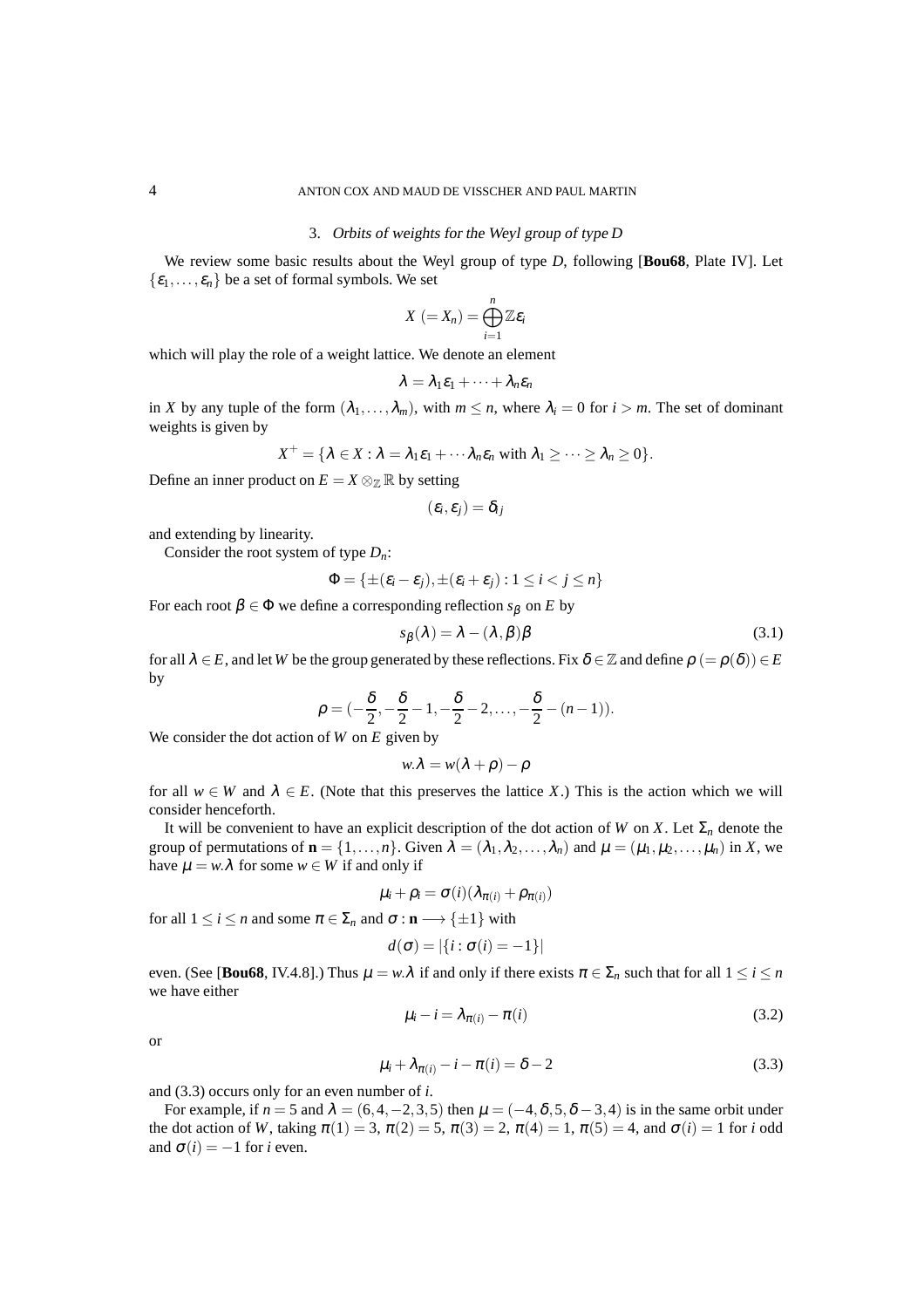We will also need to have a graphical representation of elements of *X*, generalising the usual partition notation. We will represent any  $\lambda = (\lambda_1, \dots, \lambda_n) \in X$  by a sequence of *n* rows of boxes, where row *i* contains all boxes to the left of column  $\lambda_i$  inclusive, together with a vertical bar between columns 0 and 1. We set the content of a box  $\varepsilon$  in row *i* and column *j* to be  $c(\varepsilon) = i - j$ . (This is not the usual choice for partitions, for reasons which will become apparent later.) For example, when  $n = 8$  the element  $(6,2,4,-3,1,-2)$  (and the content of its boxes) is illustrated in Figure 3.



FIGURE 3. The element  $(6, 2, 4, -3, 1, -2)$  when  $n = 8$ .

When  $\lambda$  is a partition we will usually omit the portion of the diagram to the left of the bar, and below the final non-zero row, thus recovering the usual Young diagram notation for partitions.

If  $\lambda = (\lambda_1, \dots, \lambda_n)$  then the content  $c(\lambda)_i$  of the last box in row *i* is  $-\lambda_i + i$ . Combining this with  $(3.2)$  and  $(3.3)$  we obtain

PROPOSITION 3.1. For any two elements  $\lambda$  and  $\mu$  in *X* there exists  $w \in W$  with  $\mu = w.\lambda$  if and only if there exists  $\pi \in \Sigma_n$  and  $\sigma : \mathbf{n} \to \{\pm 1\}$  with  $d(\sigma)$  even such that for all  $1 \le i \le n$  we have either

$$
\sigma(i) = 1
$$
 and  $c(\mu)_i = c(\lambda)_{\pi(i)}$ 

or

$$
\sigma(i) = -1
$$
 and  $c(\mu)_i + c(\lambda)_{\pi(i)} = 2 - \delta$ .

It is helpful when considering low rank examples in Lie theory to use a graphical representation of the action of a Weyl group. As our weight space is generally greater than two-dimensional, we can rarely use such an approach directly. However, we can still apply a limited version of this approach, by considering various two-dimensional projections of the weight lattice.

We can depict elements of the weight lattice *X* by projecting into the *ij* plane for various choices of  $i < j$ . Each weight  $\lambda$  is represented by the projected coordinate pair  $(\lambda_i, \lambda_j)$ , and each such pair represents a fibre of weights, which may or may not include any dominant weights. For example, the point  $(0,0)$  in the 1*j* plane represents precisely one dominant weight (the zero weight), while the  $(0,0)$  point in the 23 plane represents the set of dominant weights  $(\lambda_1,0,0,\ldots,0)$ . Clearly a necessary condition for dominance is that  $\lambda_i \geq \lambda_j \geq 0$ .

We will represent such projections in the natural two-dimensional coordinate system, so that the set of points representing at least one dominant weight correspond to those shaded in Figure 4. (If  $\delta = 2$ ) then the example shown is the case  $i = 1$  and  $j = 5$ .)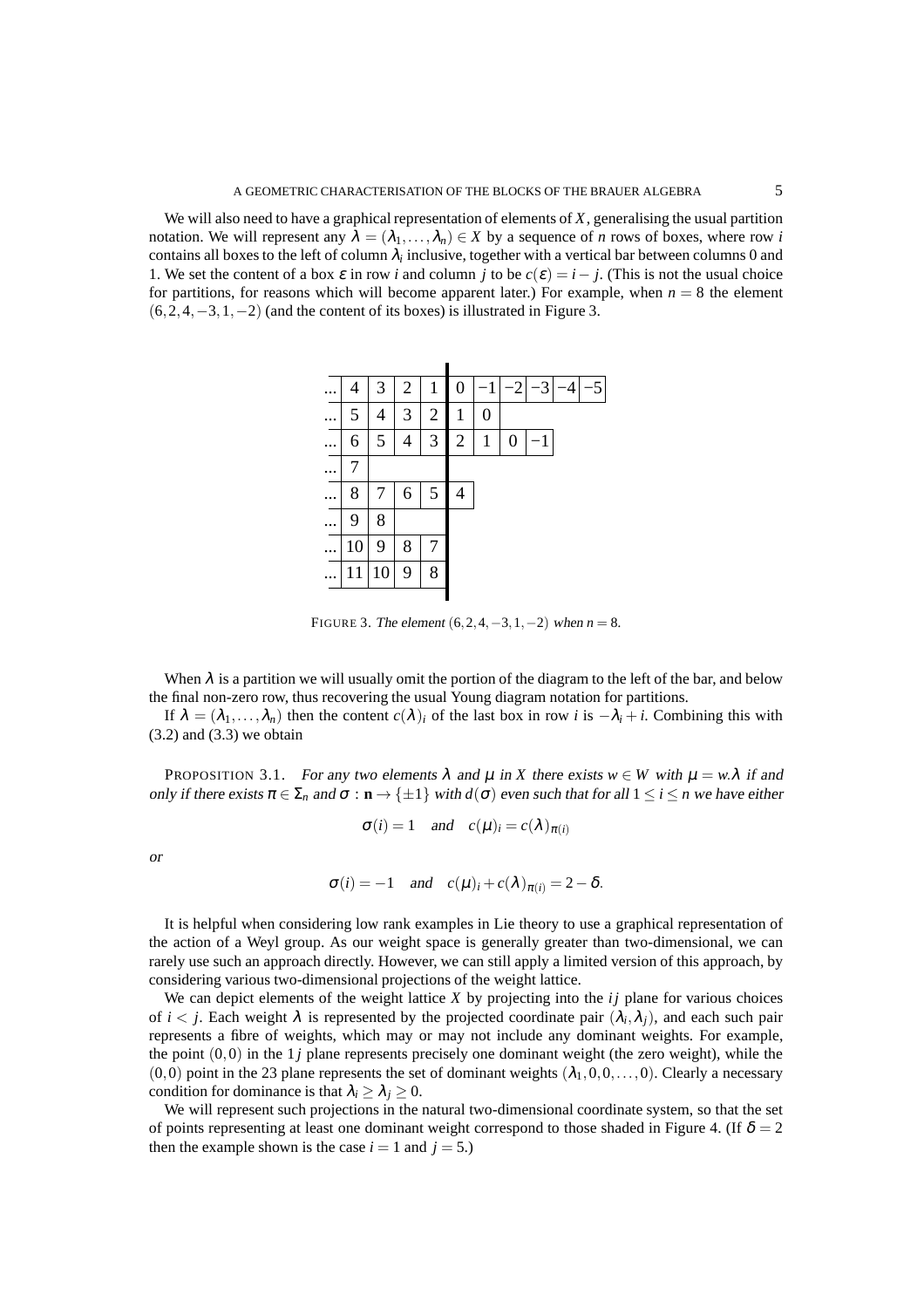

FIGURE 4. <sup>A</sup> projection onto the *i j* plane.

It will be convenient to give an explicit description of the action of  $s_{\varepsilon_i-\varepsilon_j}$  and  $s_{\varepsilon_i+\varepsilon_j}$  on a partition  $\lambda$ . We have that

$$
s_{\varepsilon_i-\varepsilon_j}.\lambda=\lambda-(\lambda_i-\lambda_j-i+j)(\varepsilon_i-\varepsilon_j)
$$

and hence if  $r = \lambda_i - \lambda_j - i + j$  is positive (respectively negative) the effect of the dot action of  $s_{\varepsilon_i-\varepsilon_j}$ on  $\lambda$  is to add *r* boxes to row *j* (respectively row *i*) and subtract *r* boxes from row *i* (respectively row *j*). Similarly,

$$
s_{\varepsilon_i+\varepsilon_j}.\lambda = \lambda - (\lambda_i + \lambda_j - \delta + 2 - i - j)(\varepsilon_i + \varepsilon_j)
$$

and hence if  $r = \lambda_i + \lambda_j - \delta + 2 - i - j$  is positive (respectively negative) the effect of the dot action of  $s_{\varepsilon_i+\varepsilon_j}$  on  $\lambda$  is to remove (respectively add) *r* boxes from each of rows *i* and *j*. In terms of our projection onto the *ij* plane these operations correspond to reflection about the dashed lines in Figure 4 labelled (*ij*) for  $s_{\varepsilon_i-\varepsilon_j}$  and ( $\overline{ij}$ ) for  $s_{\varepsilon_i+\varepsilon_j}$ . Note that the position of ( $\overline{ij}$ ) depends on  $\delta$ , but (*ij*) does not.

Various examples of reflections, and their effect on a dominant representative of each coordinate pair, are given in Figures 5, 6, and 7. For each reflection indicated, a dominant weight is illustrated, together with a shaded subcomposition corresponding to the image of that weight under the reflection. Where no shading is shown (as in Figure 5(a)) the image is the empty partition.

Note that some reflections may take a dominant weight to a non-dominant one, even if the associated fibres both contain dominant weights. For example the cases in Figure 7(a) and (b) correspond to the reflection of  $(3,3,3)$  to  $(1,3,1)$  and of  $(4,3,3)$  to  $(1,3,0)$ . Also, some reflections may represent a family of reflections of dominant weights, as in Figure  $7(e)$ , where there are three possible weights in each fibre (corresponding to whether none, one or both of the boxes marked X are included).

#### 4. The blocks of the Brauer algebra in characteristic zero

The main result in [**CDM05**] was the determination of the blocks of  $B_n(\delta)$  when  $k = \mathbb{C}$ . In that paper, the blocks were described by a combinatorial condition on partitions. We would like to have a geometric formulation of this result. If  $\delta \notin \mathbb{Z}$  then  $B_n(\delta)$  is semisimple [**Wen88**], so we will assume that  $\delta \in \mathbb{Z}$ .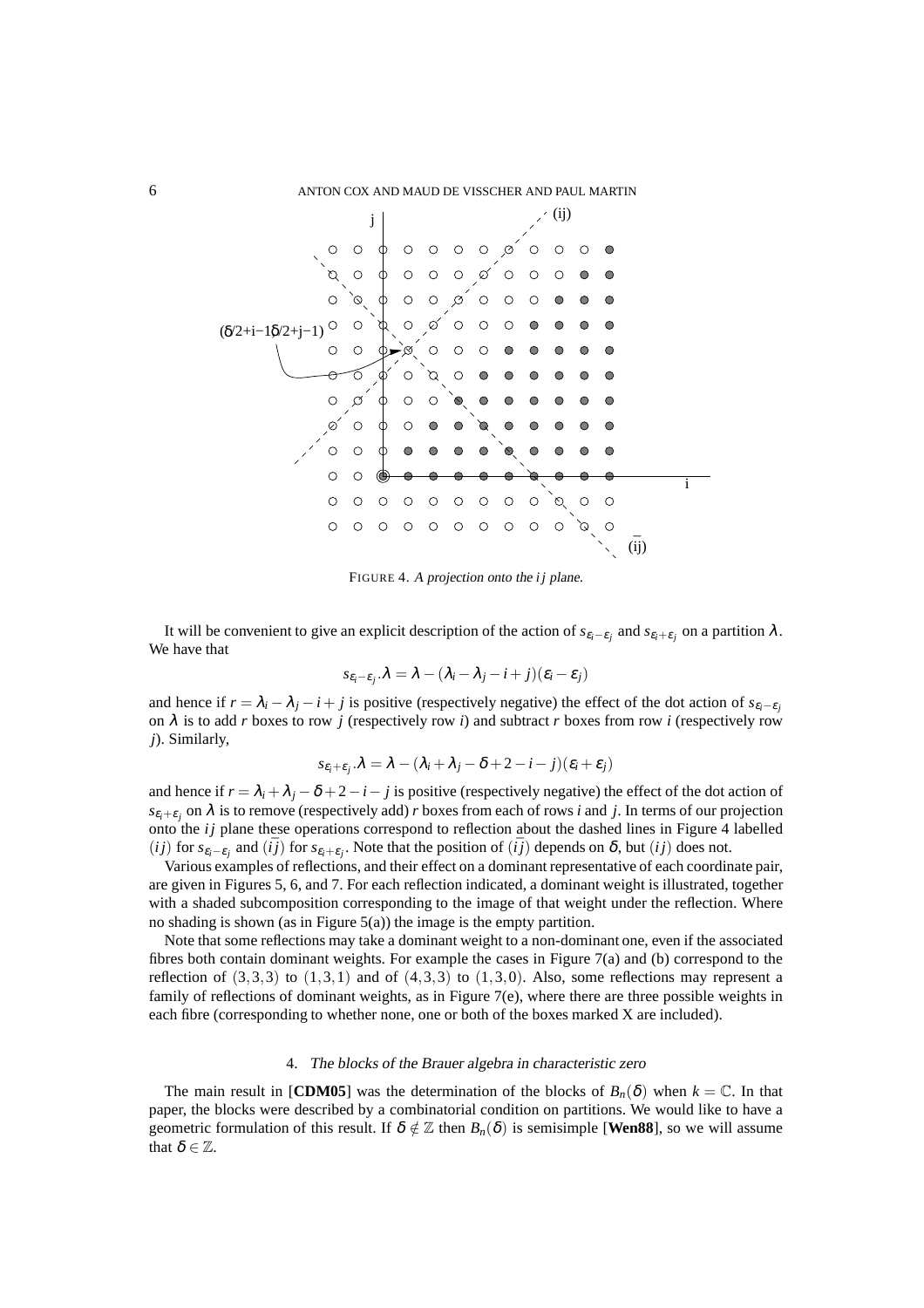

FIGURE 5. Projections into the 12 plane with  $\delta = 2$ .



FIGURE 6. Projections into the 23 plane with  $\delta = 2$ .

We will identify the simple  $B_n(\delta)$ -modules with weights in  $X^+$  using the correspondence

$$
(\lambda \in X^+) \quad \longleftrightarrow \quad L(\lambda^T)
$$

where  $\lambda^T$  denotes the conjugate partition of  $\lambda$  (i.e. the one obtained by reversing the roles of rows and columns in the usual Young diagram). Using this correspondence, we restate the main result of [**CDM05**] as follows. Given two partitions  $\mu \subset \lambda$  we write  $\lambda/\mu$  for the associated skew partition. We say that a pair of weights  $\lambda, \mu \in X^+$  is a  $\delta$ -balanced pair (or just balanced pair if  $\delta$  is understood) if and only if the boxes of  $\lambda/(\lambda \cap \mu)$  (respectively  $\mu/(\lambda \cap \mu)$ ) can be paired up such that (i) the contents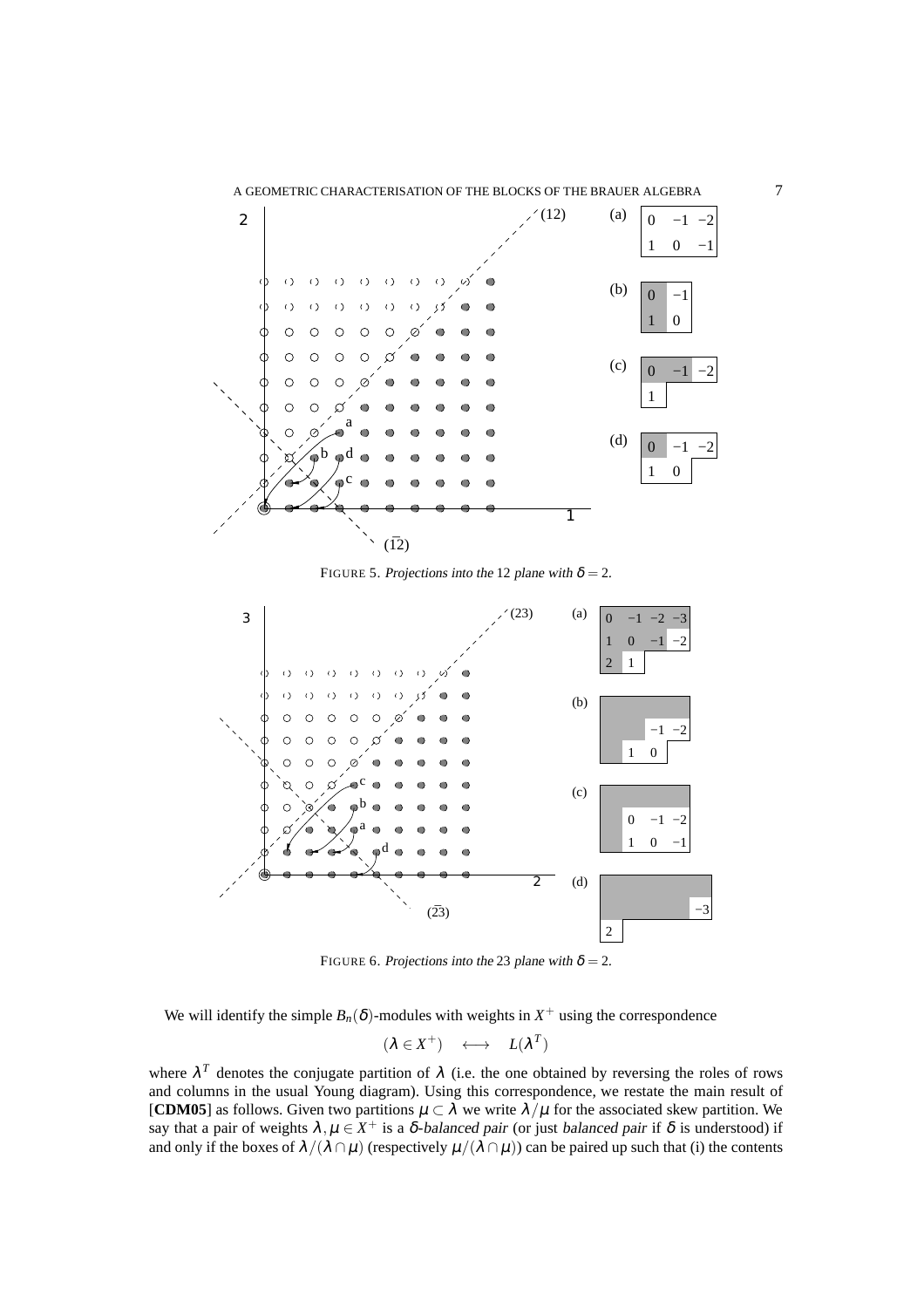

FIGURE 7. Projections into the 13 plane with  $\delta = 2$ .

of the boxes in each pair sum to  $1-\delta$ , and (ii) if  $\delta$  is even and the boxes with content  $-\frac{\delta}{2}$  and  $\frac{2-\delta}{2}$  are configured as in Figure 8 then the number of rows in Figure 8 must be even.



FIGURE 8. <sup>A</sup> potentially unbalanced configuration.

Noting that the definition of content given in Section 1 is the transpose of the one used in [**CDM05**], it is easy to see (simply by transposing everything) that [**CDM05**] Corollary 6.7 becomes

THEOREM 4.1. Suppose that  $k = \mathbb{C}$  and  $\delta \in \mathbb{Z}$ . Two simple  $B_n(\delta)$ -modules  $L(\lambda^T)$  and  $L(\mu^T)$  are in the same block if and only if  $\lambda$  and  $\mu$  form a balanced pair.

(Note that Theorem 4.1 includes as a special case the semisimplicity results over C in [**Rui05**].) We now give the desired geometric formulation of Theorem 4.1.

THEOREM 4.2. Suppose that  $k = \mathbb{C}$  and  $\delta \in \mathbb{Z}$ . Two simple  $B_n(\delta)$ -modules  $L(\lambda^T)$  and  $L(\mu^T)$  are in the same block if and only if  $\mu \in W \cdot \lambda$ 

Proof. We will show that this description is equivalent to that given in Theorem 4.1, by proceeding in two stages. First we will show, using the action of the generators of  $W$  on  $X$ , that two partitions in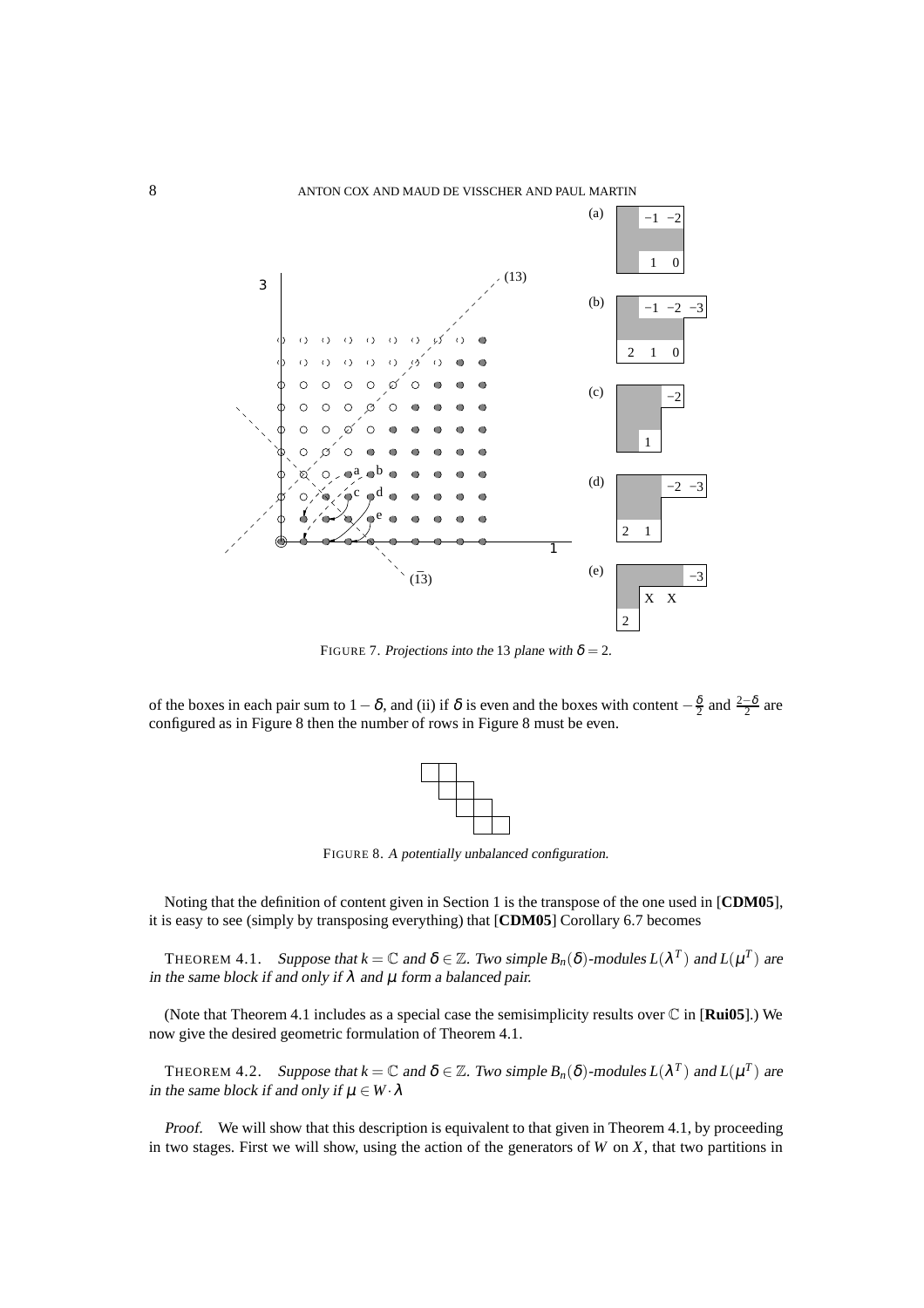the same orbit form a balanced pair. This implies that the blocks are unions of *W*-orbits. Next we will show that two partitions which form a balanced pair lie in the same *W*-orbit. **Stage 1:** The case  $n = 2$  is an easy calculation. For  $n > 2$ , note that

$$
s_{\varepsilon_i-\varepsilon_j}=s_{\varepsilon_j+\varepsilon_k}s_{\varepsilon_i+\varepsilon_k}s_{\varepsilon_j+\varepsilon_k}
$$

where  $i \neq k \neq j$ , and so *W* is generated by reflections of the form  $s_{\varepsilon_i+\varepsilon_j}$ . Now consider the action of such a generator on a weight in *X*.

$$
s_{\varepsilon_i+\varepsilon_j}.\lambda=\lambda-(\lambda_i+\lambda_j-\delta+2-i-j)(\varepsilon_i+\varepsilon_j).
$$

If  $\lambda_i + \lambda_j - \delta + 2 - i - j \ge 0$  then this involves the removal of two rows of boxes with respective contents

$$
-\lambda_i+i+\lambda_i+\lambda_j-i-j-\delta+1,\ldots,-\lambda_i+i+1,-\lambda_i+i
$$

and

$$
-\lambda_j+j+\lambda_i+\lambda_j-i-j-\delta+1,\ldots,-\lambda_j+j+1,-\lambda_j+j
$$

which simplify to

$$
\lambda_j-j-\delta+1,\ldots,-\lambda_i+i+1,-\lambda_i+i
$$

and

$$
\lambda_i - i - \delta + 1, \ldots, -\lambda_j + j + 1, -\lambda_j + j.
$$

If we pair these two rows in reverse order, each pair of contents sum to  $1-\delta$ . Note also that for  $\delta$  even, the number of horizontal pairs of boxes of content  $-\frac{\delta}{2}$  and  $\frac{2-\delta}{2}$  is either unchanged or decreased by 2. The argument when  $\lambda_i - \lambda_j - \delta + 2 - i - j < 0$  is similar (here we add paired boxes instead of removing them).

Now take two partitions  $\lambda, \mu \in X^+$  with  $\mu = w \cdot \lambda$  for some  $w \in W$ . We need to show that they form a balanced pair, i.e. that the boxes of  $\lambda/\lambda \cap \mu$  (respectively  $\mu/\lambda \cap \mu$ ) can be paired up in the appropriate way. First observe that the set of contents of boxes in  $\lambda/\lambda \cap \mu$  and in  $\mu/\lambda \cap \mu$  are disjoint. To see this, suppose that there is a box  $\varepsilon$  in  $\lambda/\lambda \cap \mu$  with the same content as a box  $\eta$  in  $\mu/\lambda \cap \mu$ . Then these two boxes must lie on the same diagonal. Assume, without loss of generality, that  $\varepsilon$  appears in an earlier row than η. As η belongs to  $\mu$  and  $\varepsilon$  is above and to the left of η, we must have that  $\varepsilon$  is also in  $\mu$  (as  $\mu$  is a partition). But then  $\varepsilon$  belongs to  $\lambda \cap \mu$  which is a contradiction.

Let us concentrate on the action of  $w$  on boxes either with a fixed content  $c$  say or with the paired content  $1-\delta-c$ . As *w* can be written as a product of the generators considered above, it will add and remove pairs of boxes of these content, say

$$
(\tau_1 + \tau_1') + (\tau_2 + \tau_2') + \ldots + (\tau_m + \tau_m')
$$

$$
-(\sigma_1 + \sigma_1') - (\sigma_2 + \sigma_2') - \ldots - (\sigma_q + \sigma_q')
$$

for some boxes  $\tau_i$ ,  $\tau'_i$ ,  $\sigma_j$  and  $\sigma'_j$  with  $c(\tau_i) = c = 1 - \delta - c(\tau'_i)$  for  $1 \le i \le m$  and  $c(\sigma_j) = c = 1 - \delta - c$  $c(\sigma'_j)$  for  $1 \leq j \leq q$ . Thus the number of boxes in  $\mu = w \cdot \lambda$  of content *c* (resp.  $1 - \delta - c$ ) minus the number of boxes in  $\lambda$  of content *c* (resp.  $1 - \delta - c$ ) is equal to *m* − *q*. But this must be equal to the number of boxes in  $\mu/(\lambda \cap \mu)$  of content *c* (resp.  $1-\delta-c$ ) minus the number of boxes in  $\lambda/(\lambda \cap \mu)$ of content *c* (resp.  $1-\delta-c$ ). As we have just observed that the contents of boxes in  $\lambda/(\lambda \cap \mu)$  and in  $\mu/(\lambda \cap \mu)$  are disjoint, we either have  $m-q \geq 0$  and

$$
m - q = |\{\text{boxes of content } c \text{ in } \mu/(\lambda \cap \mu)\}|
$$
  
= |\{boxes of content 1 - \delta - c \text{ in } \mu/(\lambda \cap \mu)\}|

or *m*−*q* < 0 and

$$
m - q = - |\{\text{boxes of content } c \text{ in } \lambda / (\lambda \cap \mu)\}|
$$
  
= - |\{boxes of content 1 - \delta - c in \lambda / (\lambda \cap \mu)\}|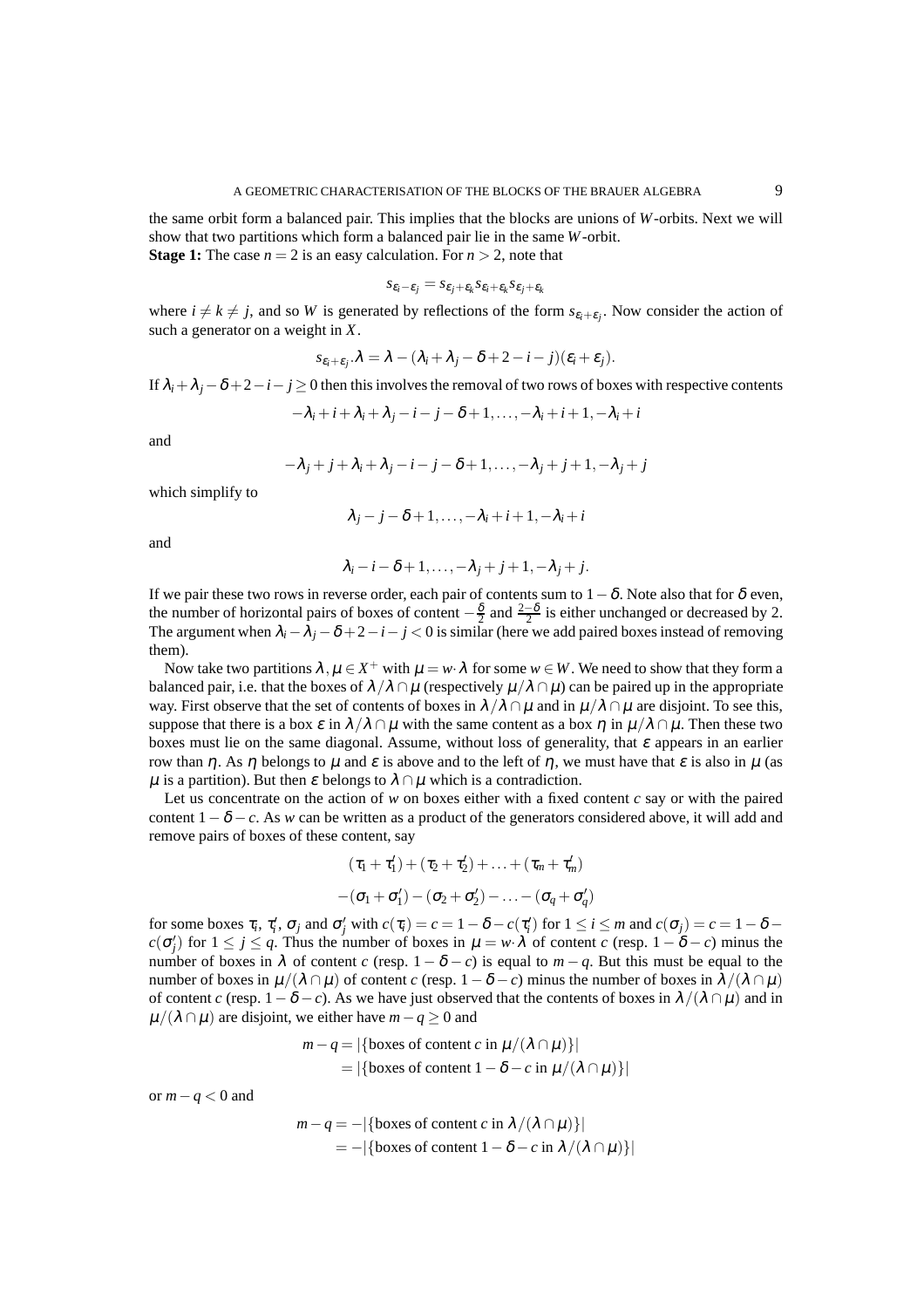Thus the boxes of  $\lambda/(\lambda \cap \mu)$  (resp.  $\mu/(\lambda \cap \mu)$ ) can be paired up such that the sum of the contents in each pair is equal to  $1-\delta.$  Moreover, for  $\delta$  even, as each generator  $s_{\varepsilon_i+\varepsilon_j}$  either adds or removes 2 (or no) horizontal pairs of boxes of contents  $-\frac{\delta}{2}$  and  $\frac{2-\delta}{2}$ , we see that  $\lambda$  and  $\mu$  are indeed a balanced pair. **Stage 2:** We need to show that if  $\lambda$  and  $\mu$  are a balanced pair of partitions then they are in the same *W*-orbit. Note that if  $\lambda$  and  $\mu$  are a balanced pair then by definition so are  $\lambda$  and  $\lambda \cap \mu$ , and  $\mu$  and  $\lambda \cap \mu$ . Thus it is enough to show that if  $\mu \subset \lambda$  are a balanced pair then they are in the same *W*-orbit.

We will show that whenever we have a weight  $\eta \in X$  with  $\eta + \rho \in X^+$  and  $\mu \subset \eta$  (i.e.  $\mu_i \leq \eta_i$  for all *i*) such that  $\mu, \eta$  form a balanced pair, we can construct  $\eta^{(1)} \in W_p \cdot \eta$  such that either  $\eta^{(1)} = \mu$  or  $\eta^{(1)} \subset \eta$  having the same properties as  $\eta$ . Starting with  $\eta = \lambda$  and applying induction will prove that  $\mu \in W_p \cdot \lambda$ .

Pick a box  $\varepsilon$  in  $\eta/\mu$  such that

(i) it is the last box in a row of  $\eta$ ,

(ii)  $\frac{1-\delta}{2} - c(\varepsilon)$  is maximal.

If more than one such box exists, pick the southeastern-most one. Say that  $\varepsilon$  is in row *i*. Find a box  $\varepsilon'$ on the edge of  $\eta/\mu$  (i.e. a box in  $\eta/\mu$  such that there is no box to the northeast, east, or southeast of it in  $\eta/\mu$ ) with  $c(\varepsilon) + c(\varepsilon') = 1 - \delta$ . Say that  $\varepsilon'$  is in row *j*.

Note that  $i \neq j$  as if *i* were equal to *j* then there would either be a box of content  $\frac{1-\delta}{2}$  (for  $\delta$  odd) or a pair of boxes of content  $-\frac{\delta}{2}$  and  $\frac{2-\delta}{2}$  (for  $\delta$  even) in between  $\varepsilon$  and  $\varepsilon'$ . Now, as  $\eta, \mu$  is a balanced pair and  $\eta_{i-1} - \eta_i > -1$ , it must contain another such box or pair of boxes of the same content(s) in row *i*−1, as illustrated in Figure 9 (where the shaded area is part of  $\mu$ ). As  $\eta_{i-1} - \eta_i \ge -1$  we see that  $\eta/\mu$  contains at least two boxes of content *c*( $\varepsilon$ ). But as  $\varepsilon$  was chosen with maximal content and  $\mu$  is a partition,  $\eta/\mu$  can only have one box of content  $c(\varepsilon')$ , as otherwise the box  $\chi$  would be in  $\eta/\mu$ . This contradicts the fact that  $\eta$ ,  $\mu$  is a balanced pair.



FIGURE 9. The (impossible) configuration occurring if  $i = j$ .

Now let  $\alpha$  be the last box in row *j* and let  $\alpha'$  be the southeastern-most box on the edge of  $\eta/\mu$  having content  $c(\alpha') = 1 - \delta - c(\alpha)$ . Say that  $\alpha'$  is in row *k*. Case 1:  $k = j$ .

In this case there must either be a box of content  $\frac{1-\delta}{2}$  (for  $\delta$  odd) or a pair of boxes of content  $-\frac{\delta}{2}$  and  $\frac{2-\delta}{2}$  (for δ even) in between α' and α. Now, as  $η, μ$  is a balanced pair and  $η_{j-1} - η_j ≥ -1$ , it must contain another such box or pair of boxes of the same content(s) in row  $j - 1$ , as illustrated in Figure 10.



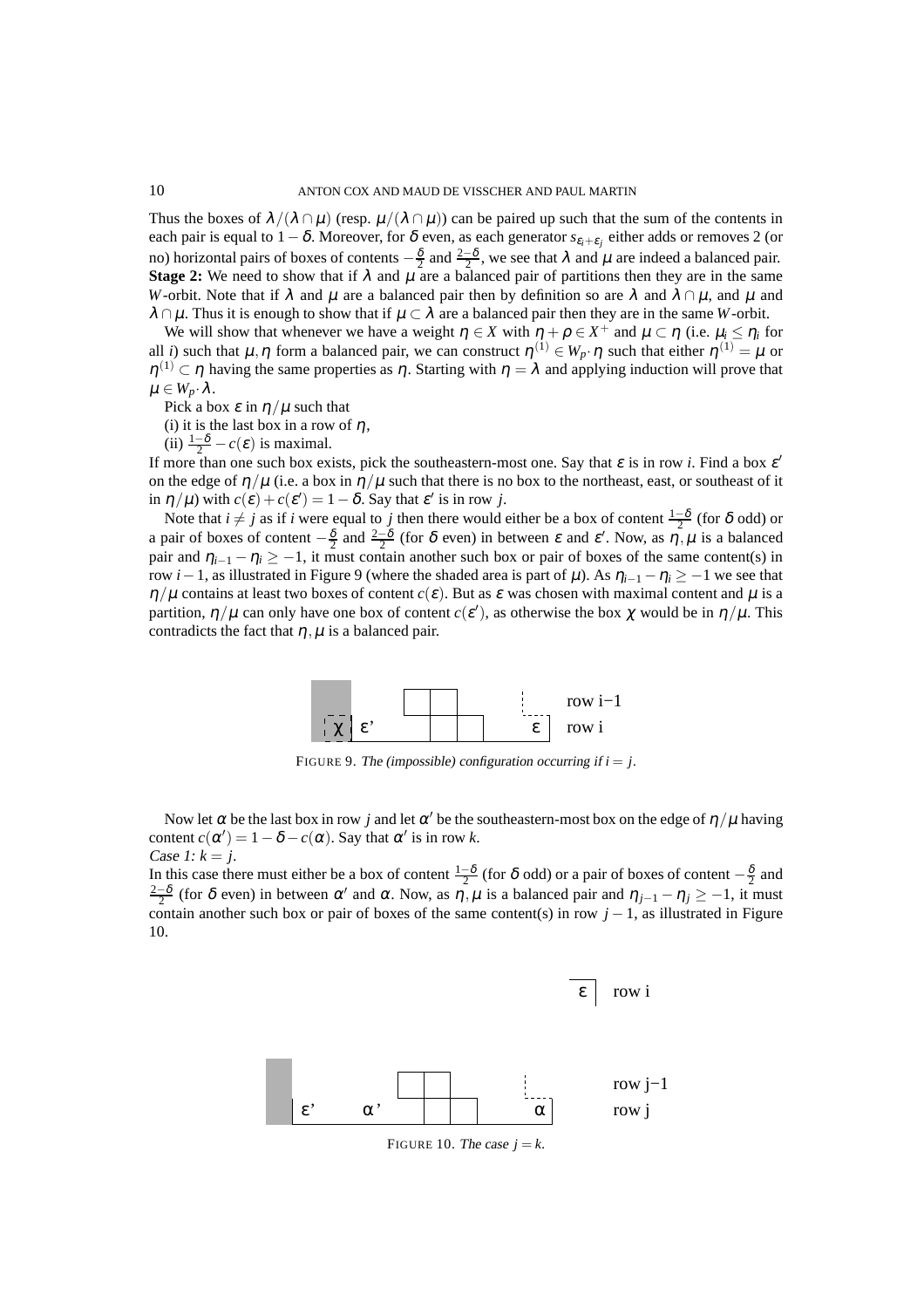For each  $c(\varepsilon) \leq c < c(\alpha)$ , define  $i_c$  by saying that the southeastern-most box of content *c* on the edge of  $\eta/\mu$  is in row *i<sub>c</sub>*. For  $c = c(\alpha)$ , define  $i_{c(\alpha)} = j - 1$ . Note that the *i<sub>c</sub>*'s are not necessarily all distinct. Consider all distinct values of  $i_c$  and order them

$$
i = i_{c_0} < i_{c_1} < \ldots < i_{c_l} = j - 1.
$$

Now consider

$$
\boldsymbol{\eta}^{(1)} = (s_{\varepsilon_i-\varepsilon_{i_{c_1}}}\dots s_{\varepsilon_i-\varepsilon_{i_{c_{l-1}}}}s_{\varepsilon_i-\varepsilon_{j-1}}s_{\varepsilon_i+\varepsilon_j})\cdot \boldsymbol{\eta}.
$$

This is illustrated schematically in Figure 11, where curved lines indicate boundaries whose precise configuration does not concern us. Then  $\eta^{(1)} \subset \eta$  with  $\mu, \eta^{(1)}$  a balanced pair and  $\eta^{(1)} + \rho \in X^+$  as required.



FIGURE 11. The elements  $\mu\subset\eta^{(1)}\subset\eta$  .

Case 2:  $k \neq j$ . If  $i = k$  then consider

$$
\eta^{(1)}=s_{\varepsilon_i+\varepsilon_j}\!\cdot\!\eta
$$

then  $\eta^{(1)} \subset \eta$  with  $\mu, \eta^{(1)}$  a balanced pair and  $\eta^{(1)} + \rho \in X^+$ .

If  $k \neq i$ , then as in Case 1, for each  $c(\varepsilon) \leq c \leq c(\alpha')$  we define  $i_c$  by saying that the southeastern most box in  $\eta/\mu$  is in row *i<sub>c</sub>*. As before, there are not necessarily all distinct but we can pick a set of representatives

$$
i = i_{c_0} < i_{c_1} < \ldots < i_{c_l} = k.
$$

Now consider

$$
\boldsymbol{\eta}^{(1)} = (s_{\varepsilon_i-\varepsilon_{i_{c_1}}} \dots s_{\varepsilon_i-\varepsilon_{i_{c_{l-1}}} s_{\varepsilon_i-\varepsilon_k} s_{\varepsilon_i+\varepsilon_j}) \cdot \boldsymbol{\eta}.
$$

Again, this is illustrated schematically in Figure 12, where curved lines indicate boundaries whose precise configuration does not concern us. As before we have  $\eta^{(1)} \subset \eta$  with  $\mu, \eta^{(1)}$  a balanced pair and  $\eta^{(1)} + \rho \in X^+.$  $\Box$ 

EXAMPLE 4.3. We illustrate Stage 2 of the proof above by an example. Take  $\lambda = (8, 8, 8, 7, 3, 3, 2)$ and  $\mu = (6, 5, 1, 1)$  and  $\delta = 2$ . Then it is easy to see that  $\mu, \lambda$  form a balanced pair. We will construct  $w \in W_p$  such that  $\mu = w \cdot \lambda$ .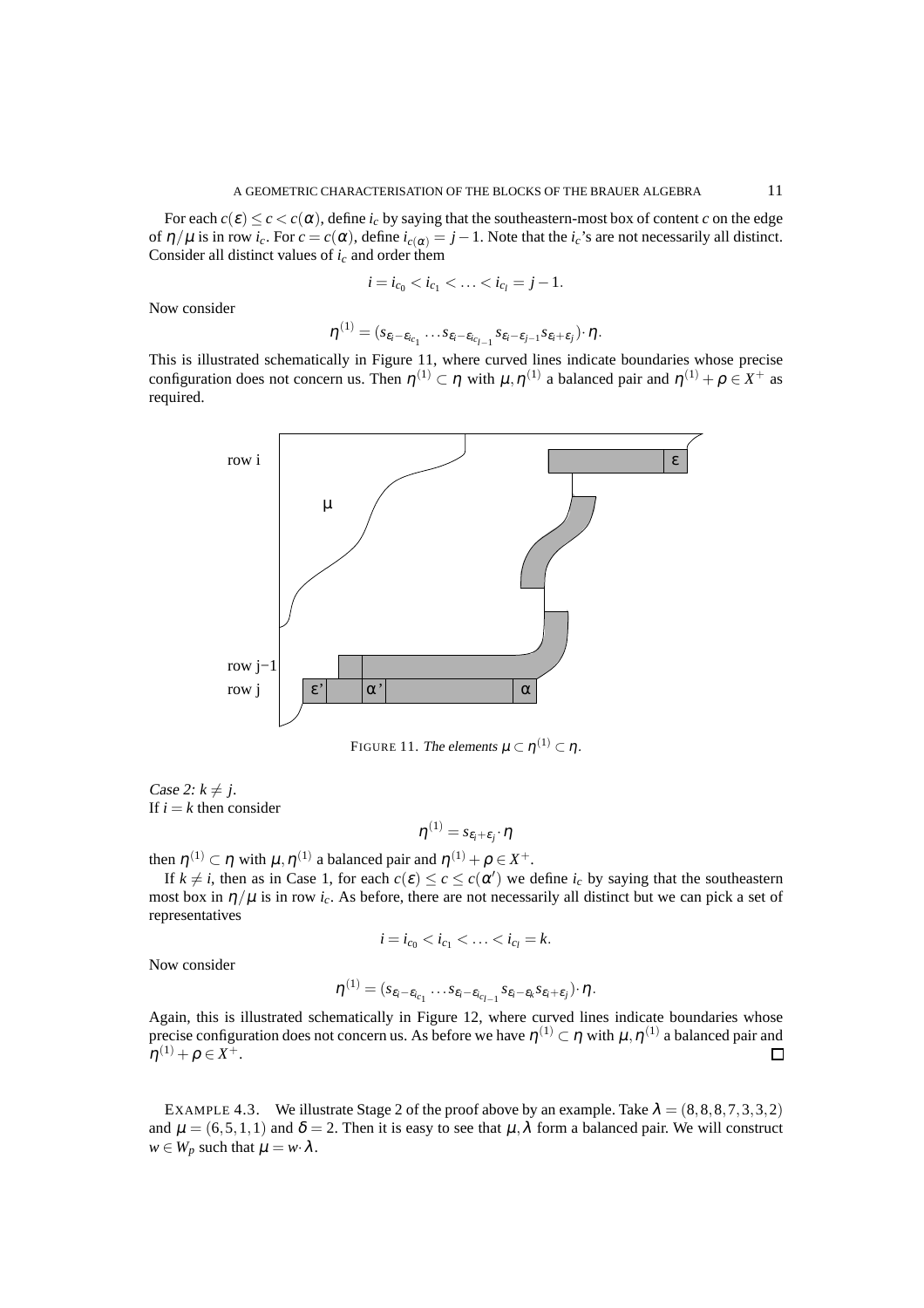

FIGURE 12. The elements  $\mu\subset\eta^{(1)}\subset\eta$  .

|                                       | $0 -1 -2 -3 -4 -5 -6 -7$                                               |                                    |  |                       |  |
|---------------------------------------|------------------------------------------------------------------------|------------------------------------|--|-----------------------|--|
|                                       |                                                                        |                                    |  | $0 -1 -2 -3 -4 -5 -6$ |  |
|                                       | $\left 2\right 1 \quad 0 \quad -1 \quad -2 \quad -3 \quad -4 \quad -5$ |                                    |  |                       |  |
|                                       | $ 3 2 \t1 \t0 \t-1 \t-2 \t-3 $                                         |                                    |  |                       |  |
|                                       | $4 \quad 3 \quad 2$                                                    |                                    |  |                       |  |
| $\begin{vmatrix} 5 & 4 \end{vmatrix}$ |                                                                        | $\begin{array}{c c} 3 \end{array}$ |  |                       |  |
|                                       | $6 \quad 5$                                                            |                                    |  |                       |  |

FIGURE 13. The elements  $\mu \subset \lambda^{(1)} \subset \lambda$ .

First consider  $\lambda^{(1)} = s_{\varepsilon_1-\varepsilon_2} s_{\varepsilon_1+\varepsilon_2} \cdot \lambda$ . The elements  $\lambda$  and  $\mu$  are illustrated in outline in Figure 13, with the boxes removed to form  $\lambda^{(1)}$  shaded.

Repeating the process we next consider  $\lambda^{(2)} = s_{\epsilon_1-\epsilon_3}s_{\epsilon_1+\epsilon_6}$ .  $\lambda^{(1)}$ , as in Figure 14, followed by  $\lambda^{(3)} =$  $s_{\epsilon_2-\epsilon_4}s_{\epsilon_2+\epsilon_5}$  · $\lambda^{(2)}$  as in Figure 15. Finally consider  $\lambda^{(4)} = s_{\epsilon_3+\epsilon_4}$  ·  $\lambda^{(3)}$  as shown in Figure 16.

#### 5. Orbits of the affine Weyl group of type *D*

We would like to have a block result in characteristic  $p > 0$  similar in spirit to Theorem 4.2. For this we first need a candidate to play the role of *W*. To motivate our choice of such, we begin by considering a possible approach to modular representation theory via reduction from characteristic 0.

The verification that the Brauer algebra is cellular is a characteristic-free calculation over  $\mathbb{Z}[\delta]$ . Thus all of our algebras and cell modules have a  $\mathbb{Z}[\delta]$ -form, from which the corresponding objects over *k* can be obtained by specialisation. If the maps between cell modules that have been constructed in characteristic zero in [**DWH99**, **CDM05**] also had a corresponding integral form, then they would also specialise to maps in characteristic p. As these maps were not constructed explicitly, we are unable to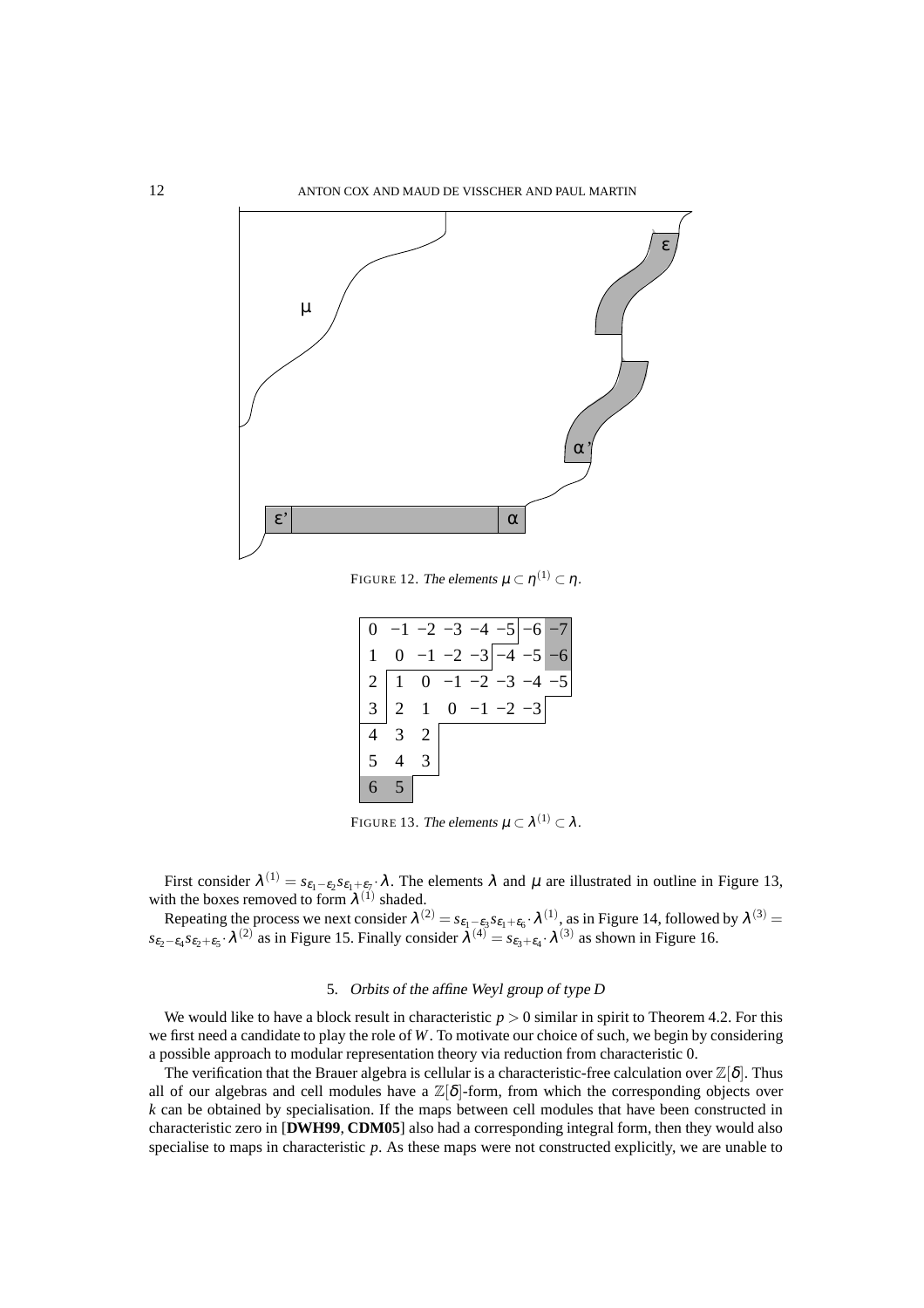|                 | $0 -1 -2 -3 -4 -5 -6$                                                               |              |  |  |
|-----------------|-------------------------------------------------------------------------------------|--------------|--|--|
|                 | $\begin{array}{ c c c c c } \hline 0 & -1 & -2 & -3 & -4 & -5 \ \hline \end{array}$ |              |  |  |
|                 | $\left 2\right 1 \quad 0 \quad -1 \quad -2 \quad -3 \left -4\right $                |              |  |  |
|                 | $\begin{vmatrix} 3 & 2 & 1 \end{vmatrix}$                                           | $0 -1 -2 -3$ |  |  |
| $\overline{4}$  | 2                                                                                   |              |  |  |
| $\vert 5 \vert$ | 3)                                                                                  |              |  |  |

FIGURE 14. The elements  $\mu \subset \lambda^{(2)} \subset \lambda^{(1)}$ .

|                |   | $-2$ $-3$             |                |              |      |
|----------------|---|-----------------------|----------------|--------------|------|
|                |   |                       |                | $-2 -3$      | $-5$ |
| $\overline{2}$ | 1 |                       | $0 -1$         | $\bar{-}2$ - |      |
|                |   |                       | $\overline{0}$ |              |      |
|                |   | $\mathcal{D}_{\cdot}$ |                |              |      |

FIGURE 15. The elements  $\mu \subset \lambda^{(3)} \subset \lambda^{(2)}$ .

verify this except in very small examples. However, if we assume for the moment that it holds, this will suggest a candidate for our new reflection group.

We will wish to consider the dot action of *W* for different values of shift parameter ρ. In such cases we will write  $w \delta \lambda$  for the element

$$
w(\lambda+\rho(\delta))-\rho(\delta).
$$

When we wish to emphasise the choice of dot action we will also write  $W^{\delta}$  for *W*.

Fix  $\delta \in \mathbb{Z}$ , and suppose that maps between cell modules in characteristic 0 do reduce mod p. Then we would expect weights to be in the same block in characteristic *p* if they are linked by the action of  $W^{\delta}$  in characteristic zero. However, all elements of the form  $\delta + rp$  in characteristic zero reduce to the same element  $\delta$  mod  $p$ , and so weights should be in the same block if they are linked by the action of *W*<sup>δ+*rp*</sup> for some *r* ∈ Z. Thus our candidate for a suitable reflection group will be  $W = \langle W^{\delta+rp} : r \in \mathbb{Z} \rangle$ .

Note however that a block result does not follow automatically from the integrality assumption, as: (i) the chain of reflections from **W** linking two weights might leave the set of weights for  $B_n(\delta)$ ; (ii) in characteristic  $p$  there may be new connections between weights not coming from connections in characteristic zero. We shall see that the former is indeed a problem, but that the latter does not occur.

Now fix a prime number  $p > 2$  and consider the affine Weyl group  $W_p$  associated to *W*. This is defined to be

$$
W_p = \langle s_{\beta, rp} : \beta \in \Phi, r \in \mathbb{Z} \rangle
$$

where

$$
s_{\beta,rp}(\lambda) = \lambda - ((\lambda, \beta) - rp)\beta.
$$

As before, we consider the dot action of  $W_p$  on  $X$  (or  $E$ ) given by

$$
w.\lambda = w(\lambda + \rho) - \rho.
$$

It is an easy exercise to show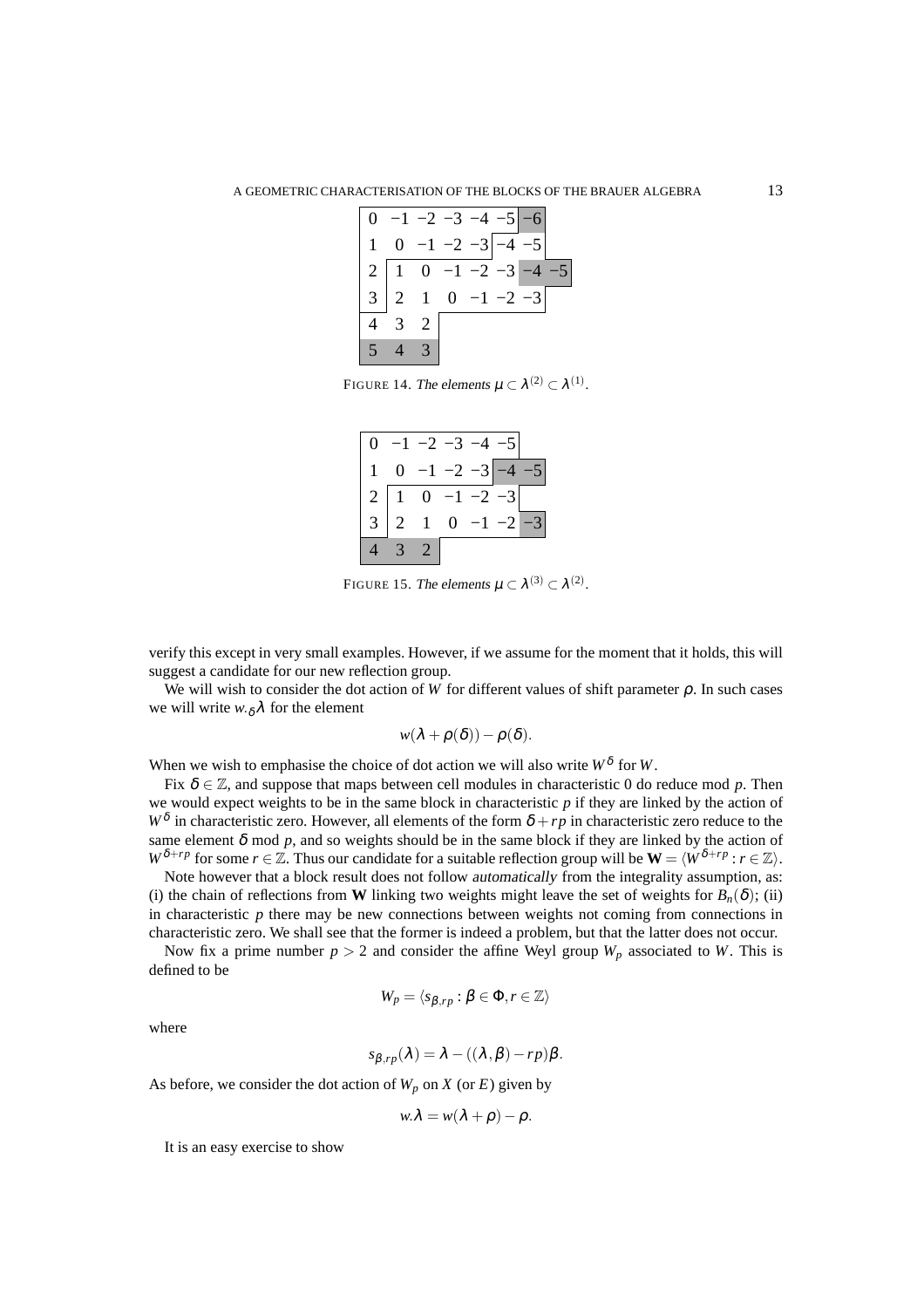|  | $-1$ $-2$ $-3$ $-$ |              |    |
|--|--------------------|--------------|----|
|  | $0 -1 -2 -3$       |              |    |
|  |                    | $0 -1 -2$    |    |
|  |                    | $\mathbf{O}$ | -2 |

FIGURE 16. The elements  $\mu = \lambda^{(4)} \subset \lambda^{(3)}$ .

LEMMA 5.1. For all  $r \in \mathbb{Z}$  and  $1 \le i \ne j \ne k \le n$ , we have

$$
s_{\varepsilon_i+\varepsilon_j\cdot\delta+rp}\lambda = s_{\varepsilon_i+\varepsilon_j,rp\cdot\delta}\lambda.
$$
  
\n
$$
s_{\varepsilon_i-\varepsilon_j\cdot\delta+rp}\lambda = s_{\varepsilon_i-\varepsilon_j\cdot\delta}\lambda.
$$
  
\n
$$
s_{\varepsilon_i-\varepsilon_j,rp} = s_{\varepsilon_j+\varepsilon_k} s_{\varepsilon_i+\varepsilon_k,rp} s_{\varepsilon_j+\varepsilon_k}
$$

.

and

*s*<sub>ε*i*</sub>+ε<sub>*j*</sub>,*rps*<sub>ε*i*</sub>+ε<sub>*j*</sub> is translation by  $rp(\varepsilon_i + \varepsilon_j)$ .

In particular, for  $n > 2$  we have

$$
W_p = \langle s_{\varepsilon_i + \varepsilon_j, rp} : 1 \le i < j \le n \text{ and } r \in \mathbb{Z} \rangle.
$$

It follows from the first two parts of the Lemma that the group

$$
W^{[r]} = \langle s_{\varepsilon_i + \varepsilon_j, rp}, s_{\varepsilon_i - \varepsilon_j} : 1 \le i < j \le n \rangle
$$

is isomorphic to the original group  $W^{\delta+rp}$ , and its  $\delta$ -dot action on *X* is the same as the  $(\delta + rp)$ -dot action of  $W^{\delta+rp}$  on *X*. Further, the usual dot action of  $W_p$  on *X* is generated by all the  $W^{[r]}$  with  $r \in \mathbb{Z}$ . Thus we have

COROLLARY 5.2. For  $p > 2$  we have  $\mathbf{W} \cong W_p$ , and the isomorphism is compatible with their respective dot actions on *X*.

The above considerations suggest that the affine Weyl group is a potential candidate for the reflection group needed for a positive characteristic block result. It will be convenient to have a combinatorial description of the orbits of this group on *X*.

PROPOSITION 5.3. Suppose that  $\lambda$  and  $\mu$  are in *X* with  $|\lambda| - |\mu|$  even. Then  $\mu \in W_p \cdot \lambda$  if and only if there exists  $\pi \in \Sigma_n$  and  $\sigma : \mathbf{n} \to \{\pm 1\}$  with  $d(\sigma)$  even such that for all  $1 \le i \le n$  we have either

$$
\sigma(i) = 1
$$
 and  $c(\mu)_i \equiv c(\lambda)_{\pi(i)}$  mod p

or

$$
\sigma(i) = -1
$$
 and  $c(\mu)_i + c(\lambda)_{\pi(i)} \equiv 2 - \delta \mod p$ 

*Proof.* We have  $\mu \in W_p \cdot \lambda$  if and only if

$$
\mu + \rho = w(\lambda + \rho) + p\nu
$$

for some  $w \in W$  and  $v \in \mathbb{Z}\Phi$ . Note that for any  $v \in X$  we have  $v \in \mathbb{Z}\Phi$  if and only if  $|v| = \sum v_i$  is even, as

$$
2\varepsilon_i = (\varepsilon_i - \varepsilon_{i+1}) + (\varepsilon_i + \varepsilon_{i+1})
$$

and

$$
2\varepsilon_{i+1} = (\varepsilon_i + \varepsilon_{i+1}) - (\varepsilon_i - \varepsilon_{i+1})
$$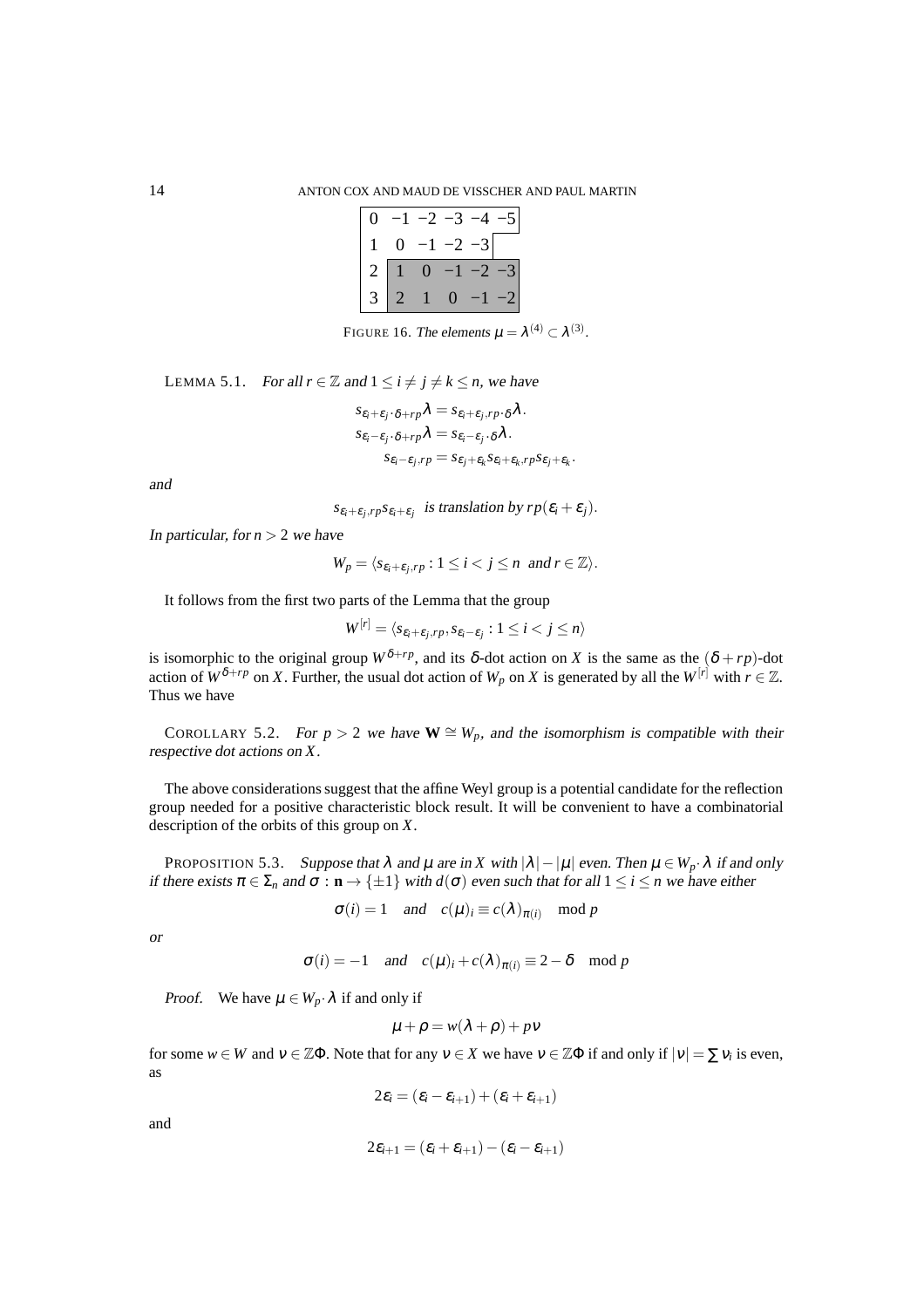for all  $1 \le i \le n-1$ . Thus, if  $|\lambda| - |\mu|$  is even, then  $\mu \in W_p \cdot \lambda$  if and only if  $\mu + \rho = w(\lambda + \rho) + pv$ for some  $w \in W$  and some  $v \in X$ . Combining this with Proposition 3.1 gives the result.  $\Box$ 

As in the non-affine case, we may represent reflections graphically via projection into the plane. In this case each projection will contain two families of reflections; those parallel to  $s_{\varepsilon_i-\varepsilon_j}$  and those parallel to  $s_{\varepsilon_i+\varepsilon_j}$ . This is illustrated for  $p=5$  in Figure 17. An example of the effect of various such reflections on partitions will be given in Figure 23, after we have introduced a third, abacus, notation.



FIGURE 17. A projection onto the *i j* plane with  $p = 5$ .

#### 6. On the blocks of the Brauer algebra in characteristic *p*

We have already seen that the blocks of the Brauer algebra in characteristic 0 are given by the restriction of orbits of *W* to the set of partitions. We would like a corresponding result in characteristic  $p > 0$  involving the orbits of  $W_p$ . One does not expect the blocks of the Brauer algebra to be given by  $W_p$  in exactly the same manner as in characteristic 0. Instead, we can ask if the orbits of  $W_p$  are unions of blocks. We will show that this is the case, and give examples in Section 7 to show that indeed these orbits are not in general single blocks. (A similar result for the symplectic Schur algebra has been given by the second author [**DeV08**].) Throughout the next two sections we will assume that we are working over a field of characteristic  $p > 0$ .

We will need a positive characteristic analogue of **[CDM05**, Proposition 4.2]. Denote by  $[\lambda]$  the set of boxes in  $\lambda$ , and recall that we denote the cell/standard modules by  $\Delta_n(\lambda)$ . In the next Proposition note that  $\delta$  can be an arbitrary element of *k*. To make sense of formulas involving contents  $c(d)$  and  $\delta$ we will regard  $c(d)$  as an element of  $\mathbb{Z}_p \subset k$  and work mod p.

PROPOSITION 6.1. Let 
$$
\lambda, \mu \in X^+
$$
 with  $|\lambda| - |\mu| = 2t \ge 0$ . If there exists  $M \le \Delta_n(\mu^T)$  with  

$$
\text{Hom}_{B_n(\delta)}(\Delta_n(\lambda^T), \Delta_n(\mu^T)/M) \ne 0
$$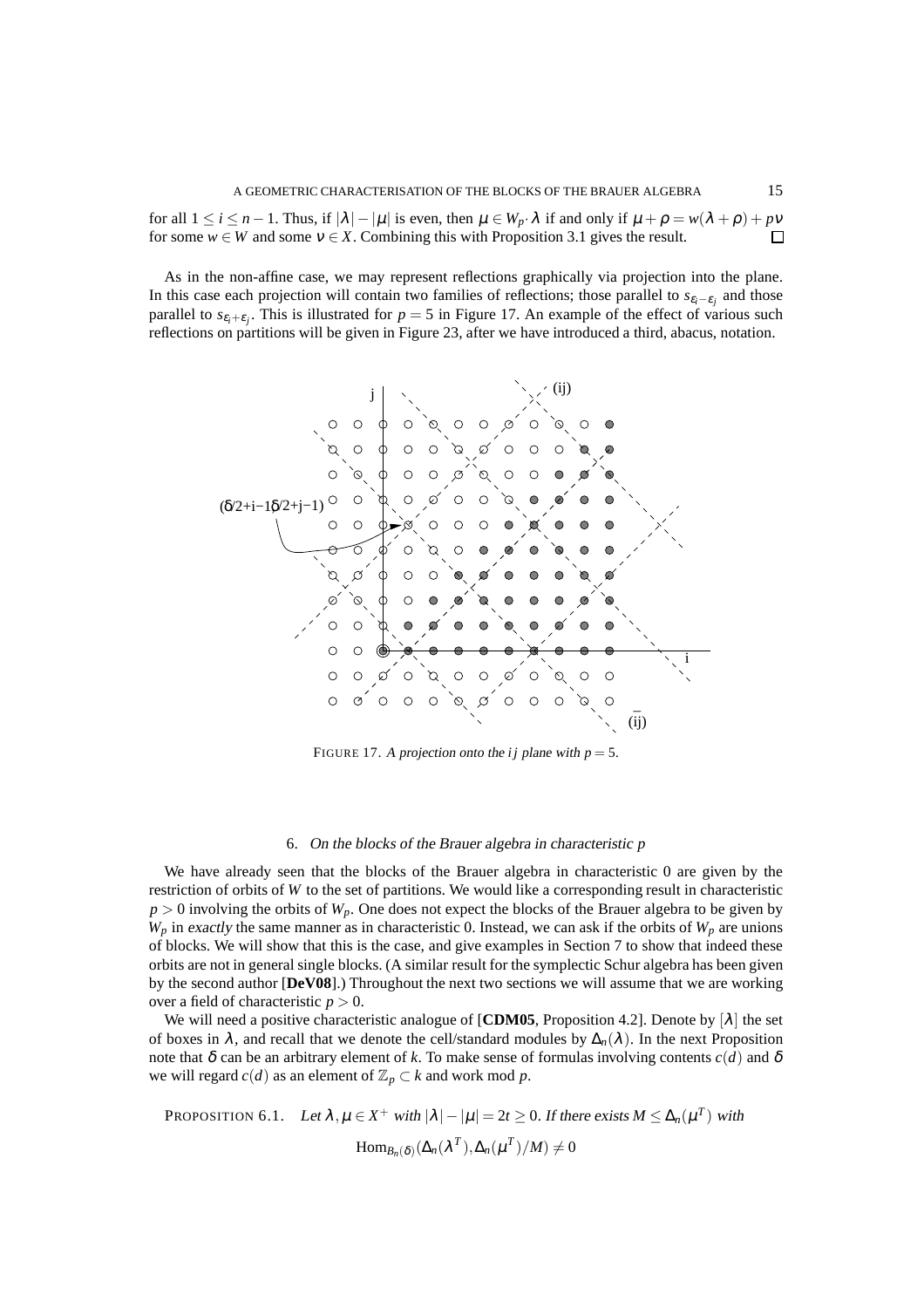then

$$
t(\delta-1)+\sum_{d\in[\lambda]}c(d)-\sum_{d\in[\mu]}c(d)\equiv 0\mod p.
$$

Proof. The main steps in the proof of this result in characteristic 0 in [**CDM05**, Proposition 4.2] are (i) to give an explicit description of the action of a certain element in the Brauer algebra, and (ii) to use a symmetric group result to show that this action is as a scalar (and to determine its value). The proof of step (i) in [**DWH99**, Lemma 3.2] does not depend on the field, and hence also holds in characteristic *p*.

For step (ii), we may assume (by exactness of localisation) that  $\lambda$  is a partition of *n*. Hence as a module for  $\Sigma_n$  we have  $\Delta_n(\lambda^T) \cong S^{\lambda^T}$ , the Specht module labelled by  $\lambda^T$ . In characteristic 0 this is irreducible, so any central element in  $\mathbb{C}\Sigma_n$  acts by a scalar. In particular a certain central element  $x \in \mathbb{Z}\Sigma_n \subset \mathbb{C}\Sigma_n$ , as described in the proof of [**CDM05**, Proposition 4.2], must act by a scalar *s*.

However, for our fixed choice of  $\delta \in \mathbb{Z}$  the basis for  $\Delta_n(\lambda)$  given in [**CDM05**, Lemma 2.4] is defined over  $\mathbb Z$  (assuming we start with an integral basis for the Specht module), and is a  $\mathbb Z$ -form for the module. As x and s are also defined over  $\mathbb Z$  the calculation over  $\mathbb C$  restricts to this  $\mathbb Z$ -form. Tensoring over  $\mathbb Z$  with our field *k* we deduce that the element *x* acts by the same scalar (mod *p*) in our case. This is what is required to complete the proof in positive characteristic. П

By the last result, if  $\delta$  is not in the prime subfield  $\mathbb{Z}_p \subset k$  then the only composition factors of a cell module  $\Delta_n(\lambda^T)$  that can occur are those labelled by weights  $\mu^T$  with  $|\lambda| = |\mu|$ . Thus to determine the blocks it is enough to consider homomorphisms between cell modules labelled by partitions of the same degree. As localisation is an exact functor we may assume that  $\lambda$  and  $\mu$  are both partitions of *n*, in which case both cell modules are the lifts of Specht modules. Thus we have

THEOREM 6.2. Suppose that  $\delta \notin \mathbb{Z}_p$ . Then two simple  $B_n(\delta)$ -modules  $L(\lambda^T)$  and  $L(\mu^T)$  are in the same block if and only if  $|\lambda| = |\mu|$  and the corresponding simple  $k\Sigma_{|\lambda|}$ -modules are in the same block.

Thus we can restrict our attention to the case where  $\delta \in \mathbb{Z}_p$ . We wish to replace the role played by the combinatorics of partitions by the action of our affine reflection group  $W_p$ .

THEOREM 6.3. Suppose that  $\delta \in \mathbb{Z}_p$  and  $\lambda, \mu \in X^+$ . If there exists  $M \leq \Delta_n(\mu^T)$  with

$$
\mathrm{Hom}_{B_n(\delta)}(\Delta_n(\lambda^T), \Delta_n(\mu^T)/M) \neq 0
$$

then  $\mu \in W_p \Delta$ .

*Proof.* First note that  $\text{Hom}_{B_n(\delta)}(\Delta_n(\lambda^T), \Delta_n(\mu^T)/M) \neq 0$  implies that  $|\lambda| - |\mu| = 2t \geq 0$ . As if we had  $|\lambda| < |\mu|$  then using the fact that the localisation function *F* is exact, we can assume that  $\mu \vdash n$ , so  $\Delta_n(\mu^T) \cong S^{\mu^T}$ . However, this module only contains composition factors of the form  $L_n(\eta)$  where  $\eta \vdash n$ , which gives a contradiction.

We now use induction on *n*. If  $n = 1$  then  $\lambda = \mu = (1)$  and so there is nothing to prove. Assume  $n > 1$ . If  $\lambda = \emptyset$  then by the above remark we have  $\mu = \emptyset$  and we are done. Now suppose that  $\lambda$  has a removable box in row *i* say. Then we have

$$
\operatorname{Ind}\Delta_{n-1}((\lambda - \varepsilon_i)^T) \to \Delta_n(\lambda^T)
$$

and so, using our assumption we have

$$
\text{Hom}_{B_n(\delta)}(\text{Ind}\,\Delta_{n-1}((\lambda-\varepsilon_i)^T),\Delta_n(\mu^T)/M)
$$
  
=\text{Hom}\_{B\_{n-1}(\delta)}(\Delta\_{n-1}((\lambda-\varepsilon\_i)^T),\text{Res}(\Delta\_n(\mu^T)/M))\neq 0.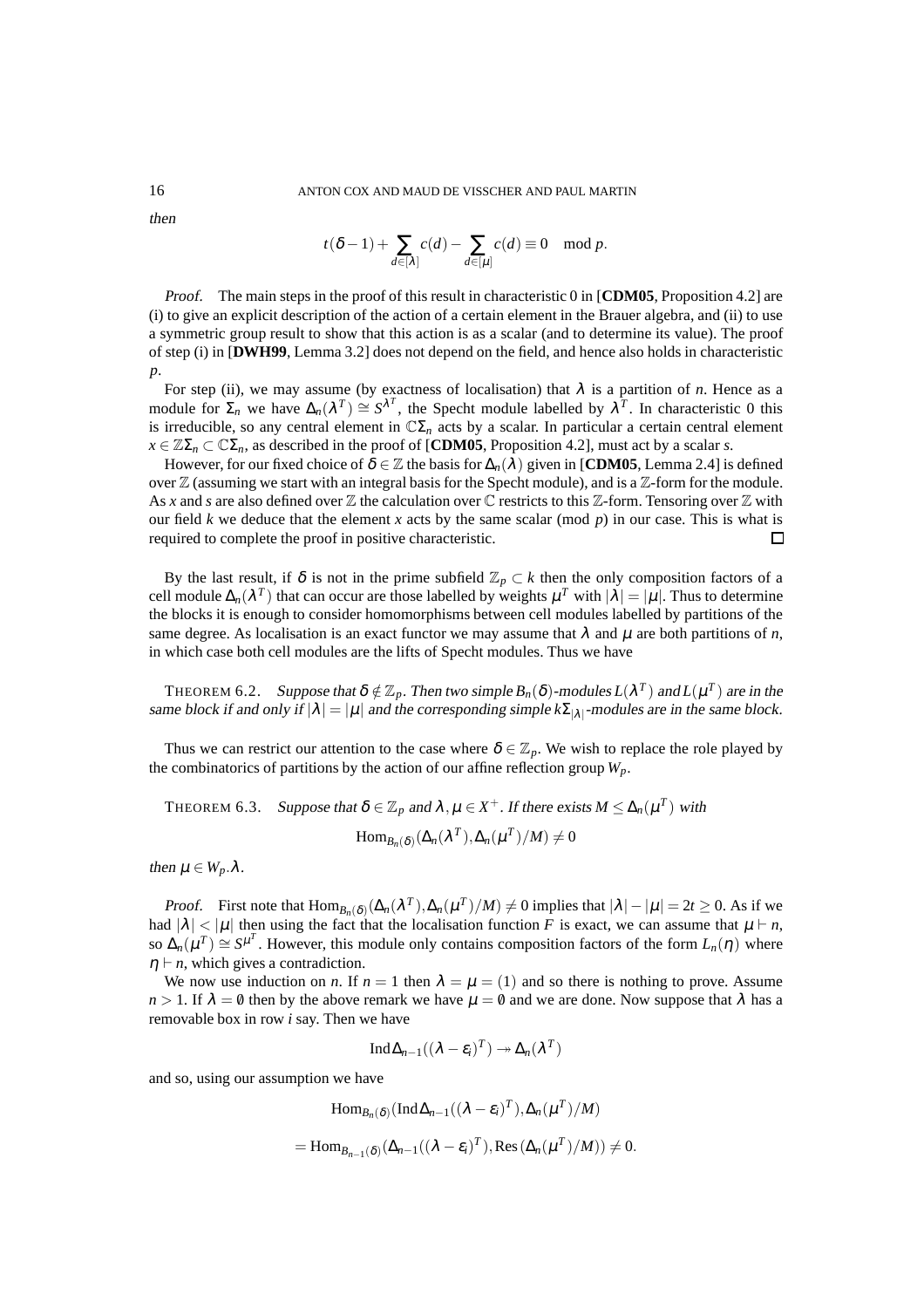Thus either (Case 1) we have

$$
\operatorname{Hom}_{B_{n-1}(\delta)}(\Delta_{n-1}((\lambda-\varepsilon_i)^T),\Delta_{n-1}((\mu-\varepsilon_j)^T)/N) \neq 0
$$

for some positive integer *j* with  $\mu - \varepsilon_j \in X^+$  and some  $N \leq \Delta_{n-1}((\mu - \varepsilon_j)^T)$ , or (Case 2) we have

$$
\operatorname{Hom}_{B_{n-1}(\delta)}(\Delta_{n-1}((\lambda-\varepsilon_i)^T),\Delta_{n-1}((\mu+\varepsilon_j)^T)/N)\neq 0
$$

for some positive integer *j* with  $\mu + \varepsilon_j \in X^+$  and some  $N \leq \Delta_{n-1}((\mu + \varepsilon_j)^T)$ . **Case 1:** Using Proposition 6.1 for  $\lambda$  and  $\mu$  and for  $\lambda - \varepsilon_i$  and  $\mu - \varepsilon_j$ , we see that  $c(\lambda)_i \equiv c(\mu)_j$  mod p. Now, using induction on *n* we have that  $\mu - \varepsilon_j \in W_p \cdot (\lambda - \varepsilon_i)$ . By Proposition 5.3, we can find  $\pi \in \Sigma_n$ and  $\sigma : \mathbf{n} \to \{\pm 1\}$  such that  $d(\sigma)$  is even and for all  $1 \le m \le n$ , if  $\sigma(m) = 1$  we have

$$
c(\mu - \varepsilon_j)_m \equiv c(\lambda - \varepsilon_i)_{\pi(m)} \bmod p
$$

and if  $\sigma(m) = -1$  we have

$$
c(\mu-\varepsilon_j)_m + c(\lambda-\varepsilon_i)_{\pi(m)} \equiv 2-\delta \bmod p.
$$

We will now construct  $\pi' \in \Sigma_n$  and  $\sigma' : \mathbf{n} \to \{\pm 1\}$  to show that  $\mu \in W_p \cdot \lambda$ . Suppose  $\pi(j) = k$  and  $\pi(l) = i$  for some  $k, l \ge 1$ . Define  $\pi'$  by  $\pi'(j) = i$ ,  $\pi'(l) = k$  and  $\pi'(m) = \pi(m)$  for all  $m \ne j, l$ . Now if  $\sigma(j) = \sigma(l)$  then define  $\sigma'$  by  $\sigma'(j) = \sigma'(l) = 1$  and  $\sigma'(m) = \sigma(m)$  for all  $m \neq j, l$ . And if  $\sigma(j) =$  $-\sigma(l)$  the define  $\sigma'$  by  $\sigma'(j) = 1$ ,  $\sigma'(l) = -1$  and  $\sigma'(m) = \sigma(m)$  for all  $m \neq j, l$ . Now it's easy to check, using the fact that  $c(\mu)_j \equiv c(\lambda)_i$  mod p, that  $\pi'$  and  $\sigma'$  satisfy the conditions in Proposition 5.3 for  $\lambda$  and  $\mu$ , and so  $\mu \in W_p \cdot \lambda$ .

**Case 2:** This case is similar to Case 1. Using Proposition 6.1 we see that  $c(\lambda)$ *i* +  $c(\mu)$ *j* ≡ 2 − δ mod *p*. Now using induction on *n* we have  $\pi \in \Sigma_n$  and  $\sigma : \mathbf{n} \to \{\pm 1\}$  satisfying the conditions in Proposition 5.3 for  $\lambda - \varepsilon_i$  and  $\mu + \varepsilon_j$ . Suppose  $\pi(j) = k$  and  $\pi(l) = i$  for some  $k, l \ge 1$ . Define  $\pi'$  by  $\pi'(j) = i$ ,  $\pi'(l) = k$ and  $\pi'(m) = \pi(m)$  for all  $m \neq j, l$ . Now if  $\sigma(j) = \sigma(l)$  the define  $\sigma'$  by  $\sigma'(j) = -1$ ,  $\sigma'(l) = -1$ and  $\sigma'(m) = \sigma(m)$  for all  $m \neq j, l$ . And if  $\sigma(j) = -\sigma(l)$  then we define  $\sigma'(j) = -1$ ,  $\sigma'(l) = 1$  and  $\sigma'(m) = \sigma(m)$  for all  $m \neq j, l$ . П

Note that by the cellularity of  $B_n(\delta)$  this immediately implies

THEOREM 6.4. Two simple  $B_n(\delta)$ -modules  $L(\lambda^T)$  and  $L(\mu^T)$  are in the same block only if  $\mu \in$ *Wp*.λ.

Thus we have the desired necessary condition in terms of the affine Weyl group for two weights to lie in the same block.

#### 7. Abacus notation and orbits of the affine Weyl group

In this section we will show that, even if *n* is arbitrarily large, being in the same orbit under the affine Weyl group is not sufficient to ensure that two weights lie in the same block. This is most conveniently demonstrated using the abacus notation [**JK81**], and so we first explain how this can be applied in the Brauer algebra case. We begin by recalling the standard procedure for constructing an abacus from a partition, and then show how this is compatible with the earlier orbit results for *Wp*. As in the preceding section, we assume that our algebra is defined over some field of characteristic  $p > 2$ , and that  $\delta \in \mathbb{Z}$ .

To each partition we shall associate a certain configuration of beads on an abacus in the following manner. An abacus with *p* runners will consist of *p* columns (called runners) together with some number of beads distributed amongst these runners. Such beads will lie at a fixed height on the abacus, and there may be spaces between beads on the same runner. We will number the possible bead positions from left to right in each row, starting from the top row and working down, as illustrated in Figure 18.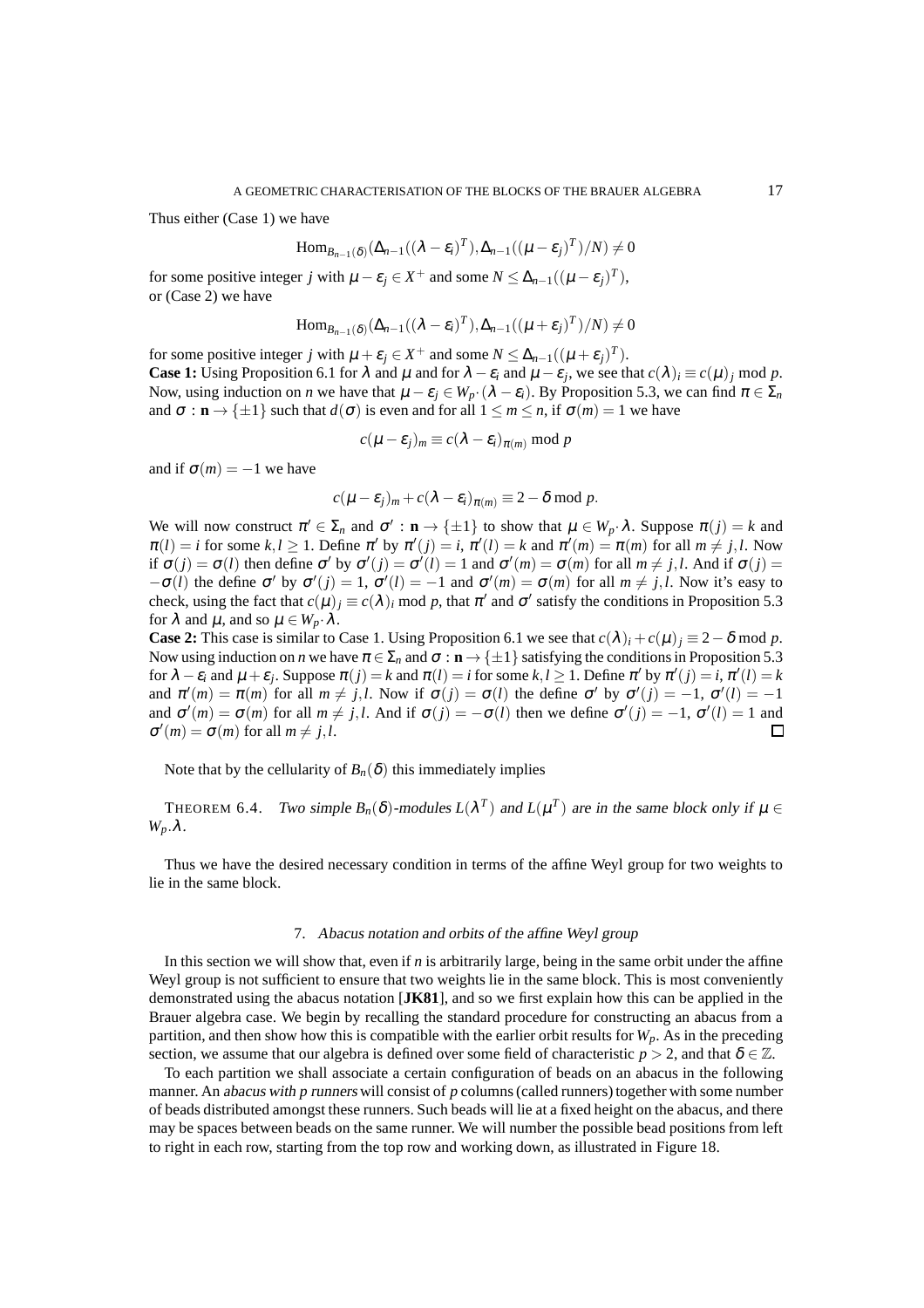

FIGURE 18. The possible bead positions with  $p = 5$ .

For a fixed value of *n*, we will associate to each partition  $\lambda = (\lambda_1, \lambda_2, ..., \lambda_t)$  of *m*, with  $m \le n$  and *n*−*m* even, a configuration of beads on the abacus. Let *b* be a positive integer such that *b* > *n*. We then represent  $\lambda$  on the abacus using *b* beads by placing a bead in position numbered

 $λ<sub>i</sub> + b - i$ 

for each  $1 \le i \le b$ , where we take  $\lambda_i = 0$  for  $i > t$ . In representing such a configuration we will denote the beads for  $i \le n$  by black circles, for  $n < i \le b$  by grey beads, and the spaces by white circles (or blanks if this is unambiguous). Runners will be numbered left to right from 0 to  $p - 1$ . For example, the abacus corresponding to the partition  $(5,3,3,2,1,1,0^{10})$  when  $p = 5$ ,  $n = 16$ , and  $b = 20$  is given in Figure 19. Note that the abacus uniquely determines the partition  $\lambda$ .



FIGURE 19. The abacus for  $(5,3,3,2,1,1,0^{10})$  when  $p = 5$ ,  $n = 16$ , and  $b = 20$ .

We would like a way of identifying whether two partitions  $\lambda$  and  $\mu$  are in the same  $W_p$  orbit directly from their abacus representation. First let us rephrase the content condition which we had earlier.

Recall from Proposition 5.3 and the definition of  $c(\lambda)$  that  $\lambda$  and  $\mu$  are in the same  $W_p$ -orbit if and only if there exists  $\pi \in \Sigma_n$  such that for each  $1 \le i \le n$  either

$$
\mu_i - i \equiv \lambda_{\pi(i)} - \pi(i) \mod p
$$

or

$$
\mu_i - i \equiv \delta - 2 - (\lambda_{\pi(i)} - \pi(i)) \mod p
$$

and the second case occurs an even number of times.

Choose  $b \in \mathbb{N}$  with  $2b \equiv 2 - \delta \mod p$  (such a *b* always exists as  $p > 2$ ). Then  $\lambda$  and  $\mu$  are in the same *W<sub>p</sub>*-orbit if and only if there exists  $\pi \in \Sigma_n$  such that for each  $1 \le i \le n$  either

$$
\mu_i + b - i \equiv \lambda_{\pi(i)} + b - \pi(i) \mod p \tag{7.1}
$$

or

$$
\mu_i + b - i \equiv p - (\lambda_{\pi(i)} + b - \pi(i)) \mod p \tag{7.2}
$$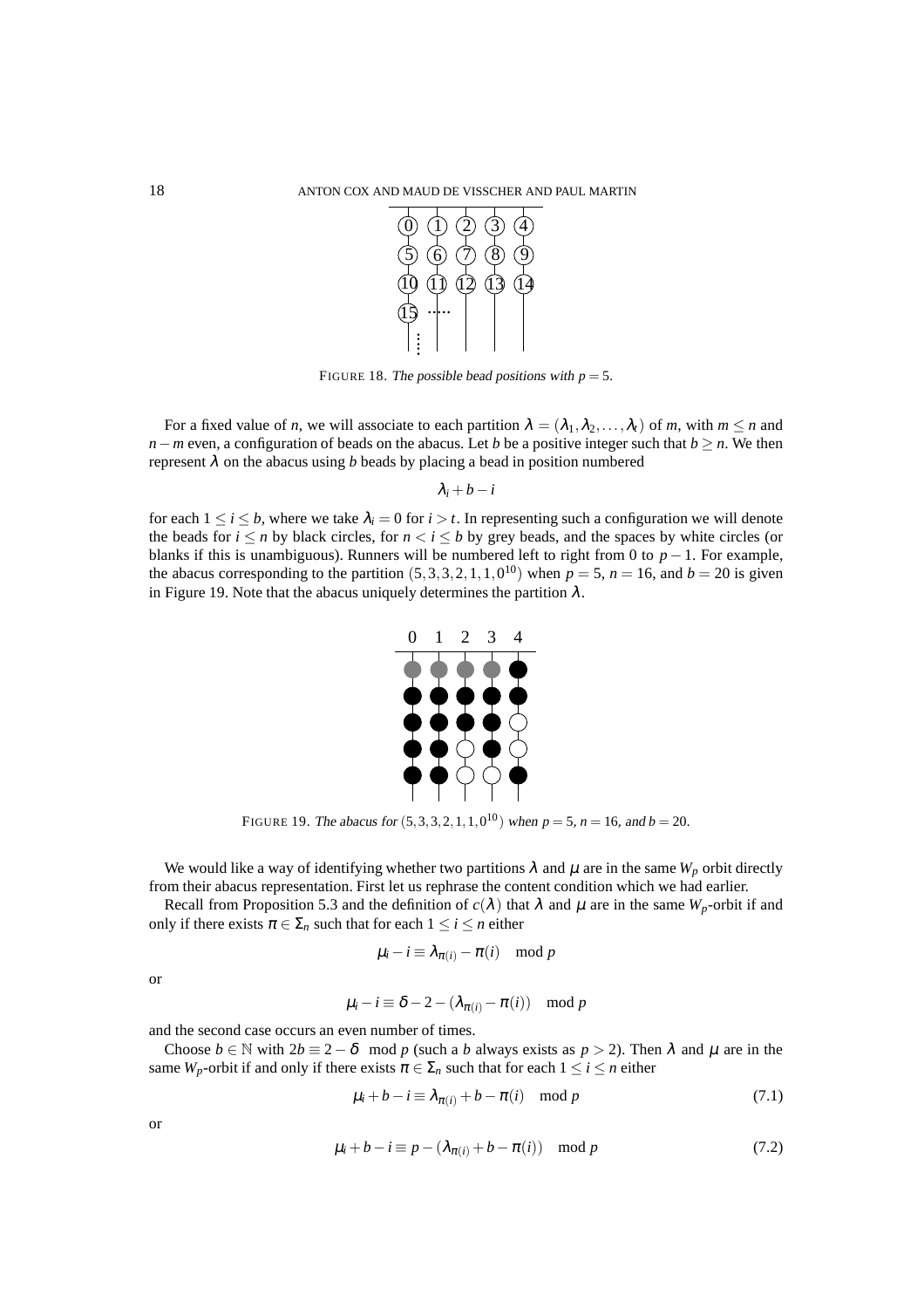and the second case occurs an even number of times. Thus if we also choose *b* large enough such that  $\lambda$  and  $\mu$  can be represented on an abacus with *b* beads then (7.1) says that the bead corresponding to  $\mu_i$ is on the same runner as the bead corresponding to  $\lambda_{\pi(i)}$ , and (7.2) says that the bead corresponding to  $\mu_i$  is on runner *l* only if the bead corresponding to  $\lambda_{\pi(i)}$  is on runner  $p-l$ . Note that for corresponding black beads on runner 0 both (7.1) and (7.2) hold, and so we can use this pair of beads to modify  $d(\sigma)$ to ensure that it is even. Obviously if there are no such black beads then the number of beads changing runners between  $λ$  and  $μ$  must be even. Further, the grey beads (for  $i > n$ ) are the same on each abacus. Summarising, we have

PROPOSITION 7.1. Choose  $b \ge n$  with  $2b \equiv 2-\delta \mod p$ , and  $\lambda$  and  $\mu$  in  $\Lambda_n$ . Then  $\lambda$  and  $\mu$  are in the same  $W_p$ -orbit if and only if

(i) the number of beads on runner 0 is the same for  $\lambda$  and  $\mu$ , and

(ii) for each  $1 \le l \le p-1$ , the total number of beads on runners *l* and  $p-l$  is the same for  $\lambda$  and  $\mu$ , and

(iii) if there are no black beads on runner 0, then the number of beads changing runners between  $\lambda$ and  $\mu$  must be even.

Note that condition (iii) plays no role when  $n$  is large (compared to  $p$ ) as in such cases every partition will have a black bead on runner 0.

To illustrate this result, consider the case  $n = 16$  and the partitions

$$
\lambda = (5, 3, 3, 2, 1, 1), \quad \mu = (2, 2, 2, 1, 1, 1), \quad \eta = (5, 3, 3, 2, 1, 1, 1). \tag{7.3}
$$

Take  $p = 5$  and  $\delta = 2$ , then  $b = 20$  satisfies  $2b \equiv 2 - \delta \mod p$ , and is large enough for all three partitions to be represented using *b* beads. The respective abacuses are illustrated in Figure 20, with the matching rows for condition (ii) in Proposition 7.1 indicated.



FIGURE 20. Abacuses representing the elements  $\lambda$ ,  $\mu$  and  $\eta$  in (7.3) with  $b = 20$ .

We see that  $\mu \in W_p \hat{\lambda}$ , as the number of beads on runner 0, and on runners  $1/4$  and  $2/3$  are the same for both  $\lambda$  and  $\mu$  (respectively 5, 8, and 7) and there is a black bead on runner 0. (The number of beads moving from runner *l* to a distinct runner *p*−*l* is 1, which is odd. However, as discussed above, we can chose  $\sigma$  such that one of the two black beads on runner 0 is regarded as moving (to the same runner), to obtain the required even number of such moves. If there were no black beads on runner 0 then this would not be possible.) However,  $\eta \notin W_p \cdot \lambda$  as columns 1/4 and 2/3 have 9 and 6 entries respectively.

Having reinterpreted the orbit condition in terms of the abacus, we will now show that the orbits of *W<sub>p</sub>* can be non-trivial unions of blocks for  $B_n(\delta)$ .

THEOREM 7.2. Suppose that *k* is of characteristic  $p > 2$ . Then for arbitrarily large *n* there exist  $\lambda$  ⊢ *n* and  $\mu$  ⊢ *n* − 2 (corresponding to the partial abacuses in Figure 21 or Figure 22) which are in the same  $W_p$ -orbit but not in the same  $B_n(\delta)$ -block.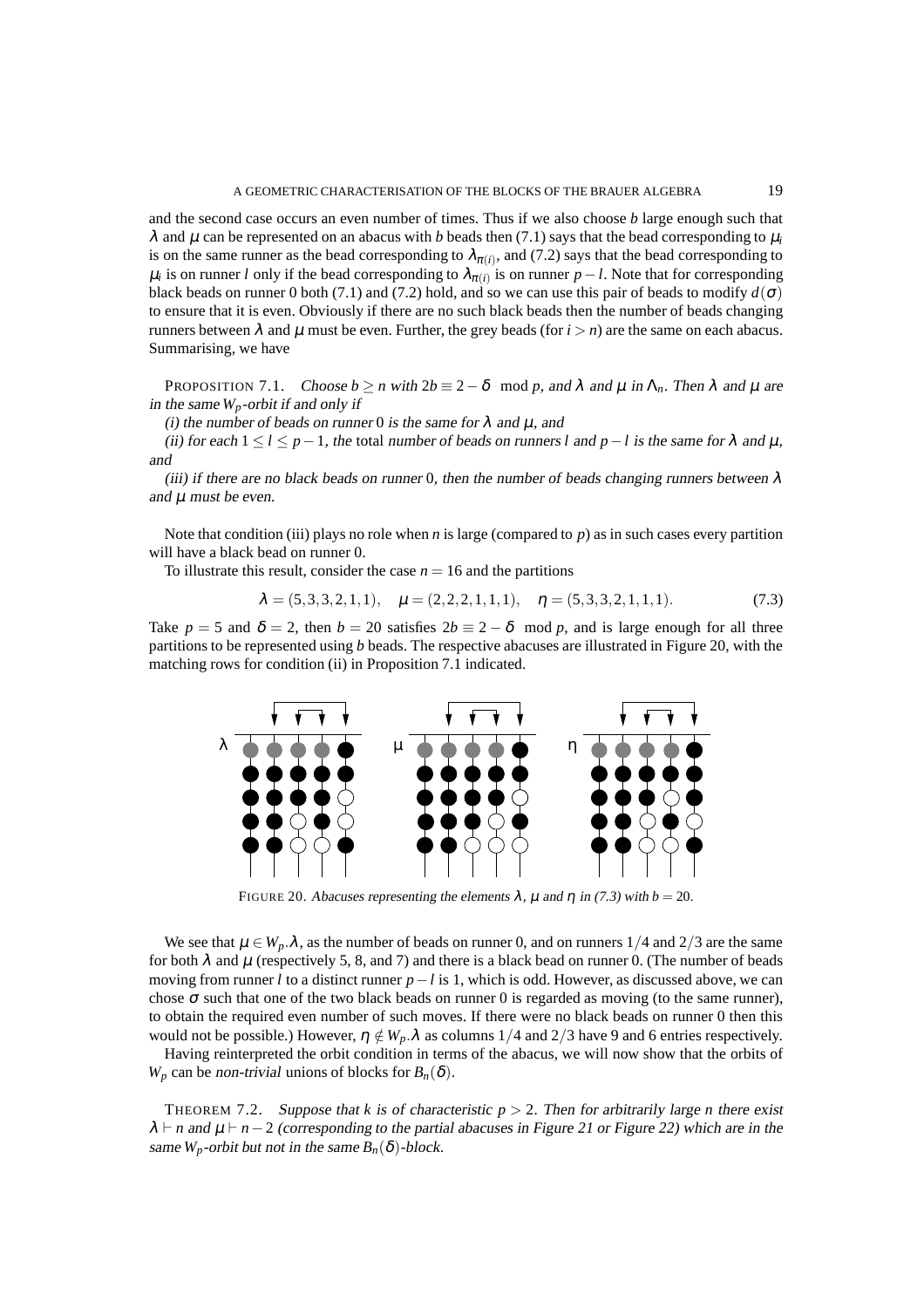*Proof.* Let  $b \in \mathbb{N}$  be such that

$$
2b \equiv 2 - \delta \mod p.
$$

If  $b$  is even (respectively odd), consider the partial abacuses illustrated in Figure 21 (respectively Figure 22).



FIGURE 21. The partial abacuses for  $\lambda$  and  $\mu$  when *b* is even.



FIGURE 22. The partial abacuses for  $\lambda$  and  $\mu$  when *b* is odd.

These will not correspond directly to partitions  $\lambda$  and  $\mu$ , as the degree of each partition will be much larger than *b*. However, by completing each in the same way (by adding the same number of black beads in rows from right to left above each partition, followed by a suitable number of grey beads), they can be adapted to form abacuses of partitions  $\lambda \vdash n$  and  $\mu \vdash n-2$  for some  $n >> 0$  and for some  $b' \equiv b \mod p$ . (This corresponds to adding sufficiently many zeros to the end of each partition such that each has  $|\lambda|$  parts.)

It is clear from Proposition 7.1 that in each case  $\lambda$  and  $\mu$  are in the same  $W_p$ -orbit. Note that for both  $λ$  and  $μ$ , all beads are as high as they can be on their given runner. If we move any bead to a higher numbered position then this corresponds to increasing the degree of the associated partition. Thus  $\lambda$ and  $\mu$  are the only partitions with degree at most  $|\lambda|$  in their  $W_p$ -orbit.Also it is easy to check that  $\mu$ is obtained from λ by removing two boxes from the same row. Clearly by increasing *b* we can make *n* arbitrarily large.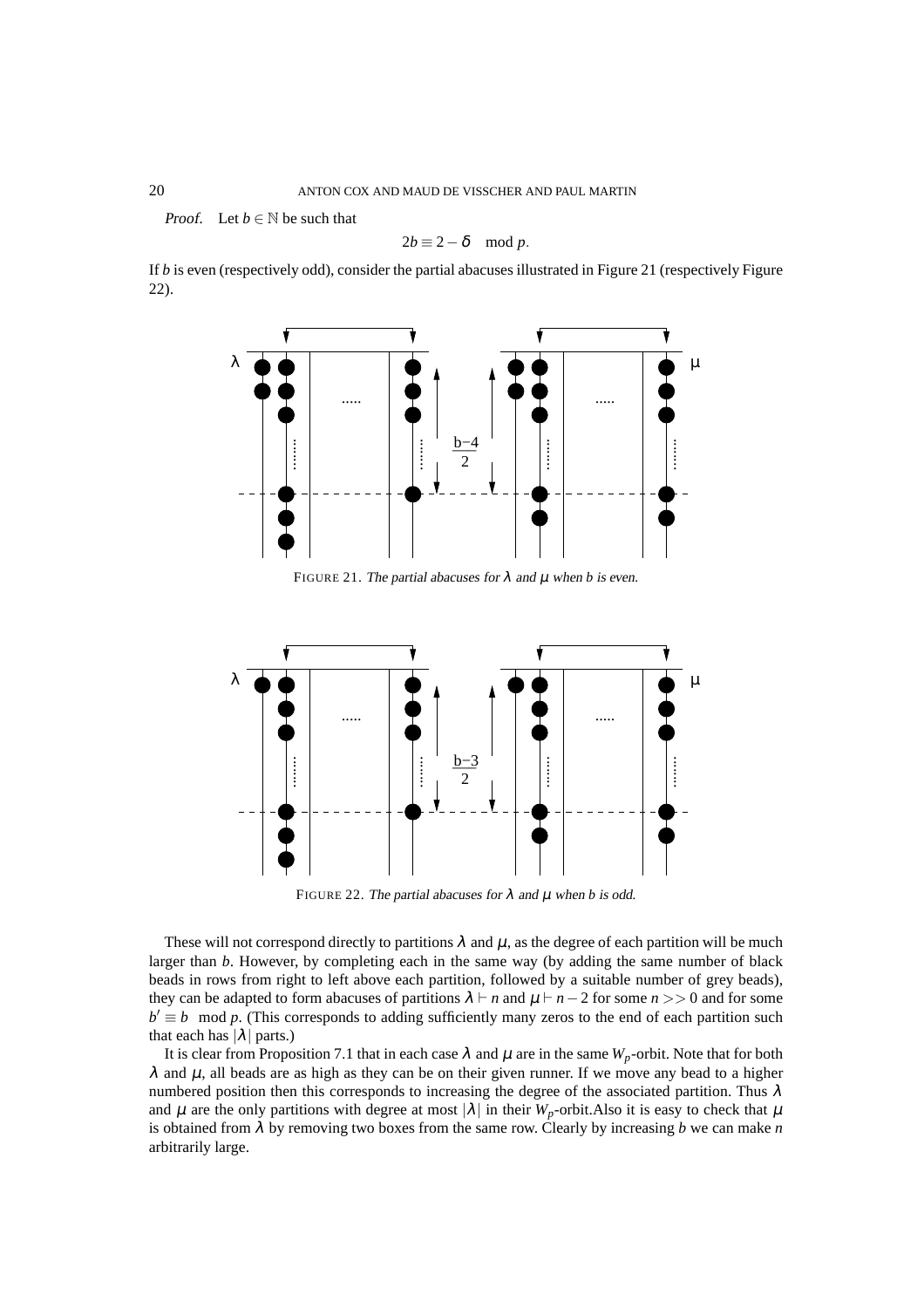To complete the proof, it is enough to show that  $L_n(\lambda^T)$  and  $L_n(\mu^T)$  are not in the same  $B_n(\delta)$ -block. We will reduce this to a calculation for the symmetric group, and use the corresponding (known) block result in that case. To state this we need to recall the notion of a *p*-core.

A partition is a *p*-core if the associated abacus has no gap between any pair of beads on the same runner. We associate a unique *p*-core to a given partition  $\tau$  by sliding all beads in some abacus representation of  $\tau$  as far up each runner as they can go, and taking the corresponding partition. By the Nakayama conjecture (see [MT76] for a survey of its various proofs), two partitions  $\tau$  and  $\eta$  are in the same block for  $k\Sigma_n$  if and only if they have the same *p*-core. It is also easy to show (using the definition of *p*-cores involving the removal of *p*-hooks [**Mat99**]) that if  $\tau$  is a *p*-core then so is  $\tau^T$ .

Returning to our proof, as  $\lambda \vdash n$  we have that the cell module  $\Delta_n(\lambda^T)$  is isomorphic to the Specht module  $S^{\lambda^T}$  as a  $k\Sigma_n$ -module (by [DWH99, Section 2]). As  $\lambda$  is a *p*-core so is  $\lambda^T$ , and hence  $\Delta_n(\lambda^T)$ is in a *k*Σ*n*-block on its own (by the Nakayama conjecture) so is simple as a *k*Σ*n*-module, isomorphic to  $D^{\lambda^T}$ , and hence equal to  $L_n(\lambda^T)$  as a  $B_n(\delta)$ -module. If

$$
[\Delta_n(\mu^T):L_n(\lambda^T)]\neq 0
$$

then we must have

$$
[\operatorname{res}_{k\Sigma_n}\Delta_n(\mu^T):D^{\lambda^T}]\neq 0.
$$

However,  $res_{k\Sigma_n} \Delta_n(\mu^T)$  has a Specht filtration where the multiplicity of  $S^{n^T}$  in this filtration is given by the Littlewood-Richardson coefficient  $c_{1}^{\eta}$ <sup>7</sup>  $\mu^{\prime\prime}$  (This is proved over  $\mathbb C$  in [**HW90**, Theorem 4.1] and in arbitrary characteristic in [Pag07, Proposition 8].) In particular, as  $\lambda^T$  is obtained from  $\mu^T$  by adding two boxes in the same column we see that  $S^{\lambda^T} = D^{\lambda^T}$  does not appear as a Specht subquotient in this filtration [**DWH99**, remarks after Theorem 3.1]. However, we still have to prove that it cannot appear as a composition factor of some other  $S^{\eta^T}$ . But this is clear, as if it did then  $\eta^T$  would have to have the same *p*-core as  $\lambda$ , but  $\lambda$  is already a *p*-core and hence this is impossible.

 $\Box$ 

This proves that  $\Delta_n(\mu^T) = L_n(\mu^T)$ , and so  $\lambda$  and  $\mu$  are in different blocks for  $B_n(\delta)$ .



FIGURE 23. Assorted examples with  $p = 5$  and  $\delta = 2$ .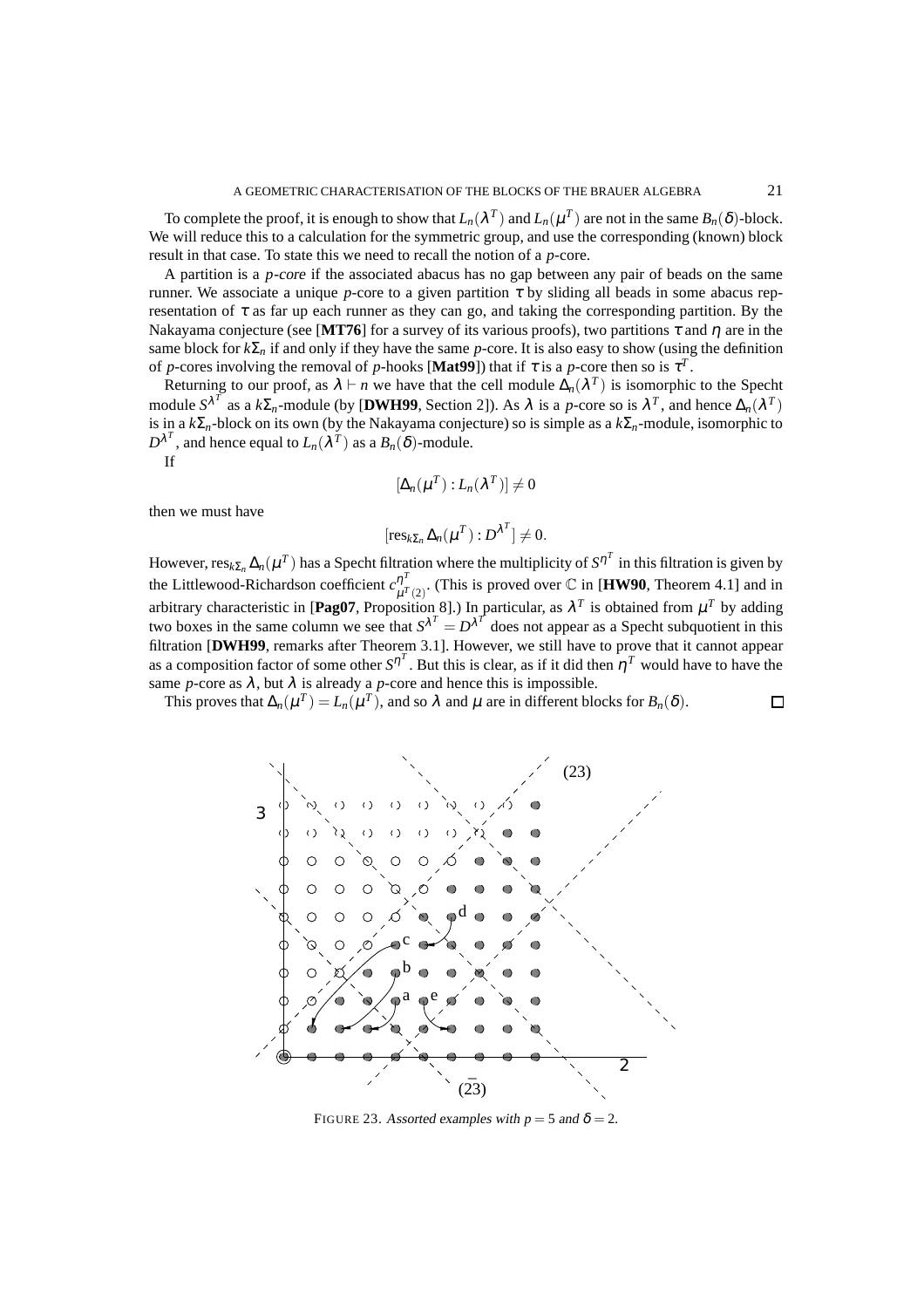

FIGURE 24. Assorted examples with  $p = 5$  and  $\delta = 2$ .

REMARK 7.3. Theorems 6.4 and 7.2 imply that the orbits of the affine Weyl group provide a necessary, but not sufficient, condition for two weights to be in the same block as  $B_n(\delta)$ . In the Lie theoretic context, Theorem 6.4 corresponds to the linkage principle [**Jan03**, II, 6.17]. For practical purposes this is the key condition that we need.

To conclude, we illustrate some examples of various affine reflections together with the corresponding partitions and abacuses, when  $p = 5$  and  $\delta = 2$ . Our condition on *b* implies that it must be chosen to be a multiple of 5. Reflections are labelled (a)–(e) in Figure 23, with the corresponding partitions and abacuses in Figure 24. Case (a) corresponds to the reflection from  $(4,4,2)$  to  $(4,3,1)$ , with  $n = b = 10$ . Case (b) corresponds to the reflection from  $(4,4,3)$  to  $(4,2,1)$ , with  $n = 11$  and  $b = 15$ . Case (c) corresponds to the reflection from  $(4,4,4)$  to  $(4,1,1)$  with  $n = 12$  and  $b = 15$ . These three cases only